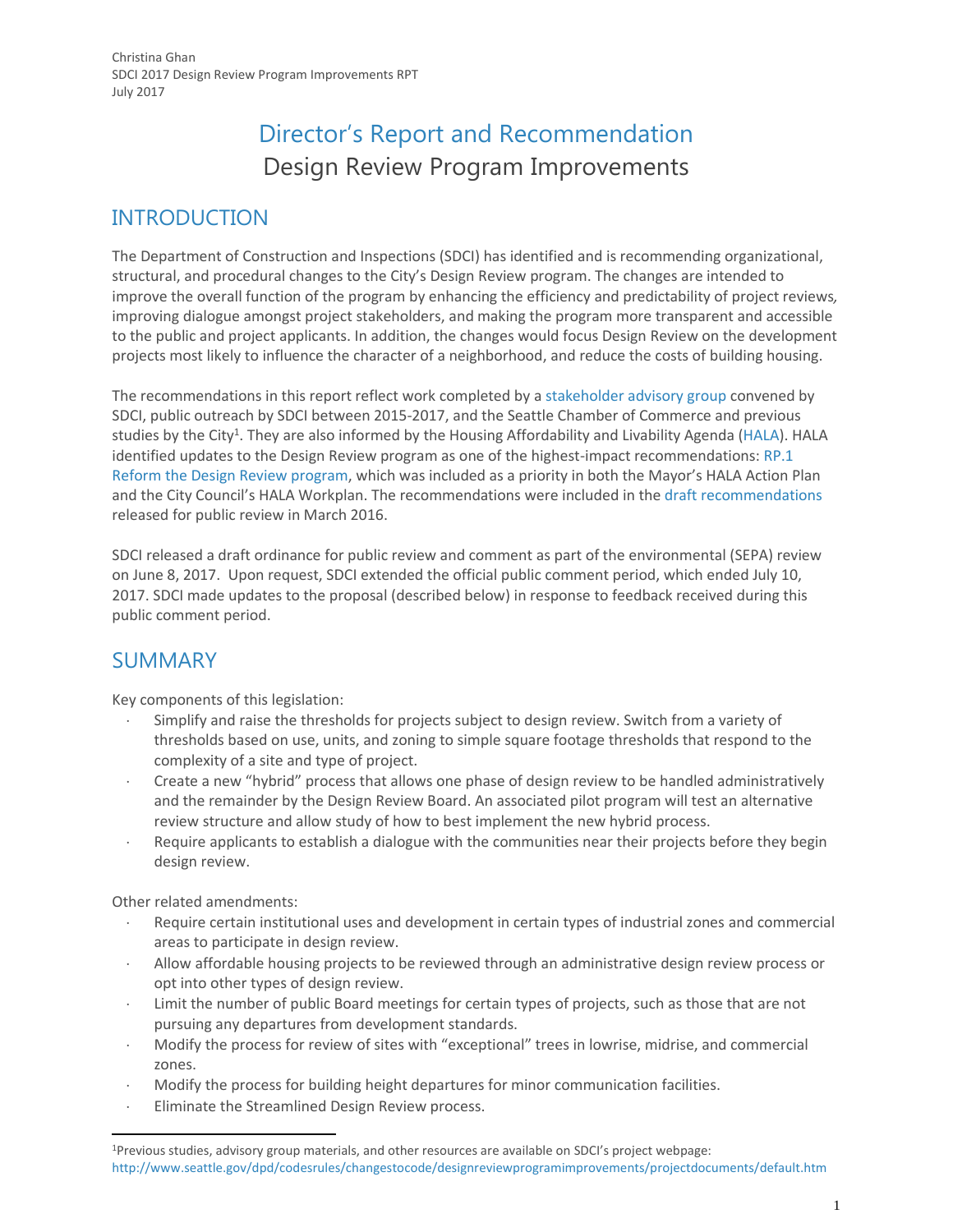Adjust the configuration of the Board seats, while maintaining the share of neighborhood and citywide seats.

Procedural changes (non-legislative):

- Explore updates to the Design Review Board meeting format to allow time for clarifying questions and remarks.
- Provide additional training for Board members and staff.

## BACKGROUND

### **Program**

The City established the Design Review Program (the Program) in October 1993 (Ord 116909). Prior to that, public input on new project design occurred solely through the State Environmental Protection Act (SEPA) review process and appeals of land use decisions to the Hearing Examiner, the City Council, and the courts. The regulatory structure for the Program is located in Chapter 23.41 of the Land Use Code. The Department of Construction and Inspections (SDCI), previously known as the Department of Planning and Development, administers the Program.

The Program involves a public process with volunteer boards to discuss the design of most multi-family and commercial development in the city. The Program's parameters include the architectural quality, urban design, and height, bulk, and scale of development. Guidance and feedback focuses on priorities established in adopted citywide and neighborhood design guidelines.

Since the Program launched in 1994, the Design Review Boards (the Boards) have reviewed over 1,500 projects. Additionally, hundreds of projects have been reviewed through the Program's Administrative (ADR) or Streamlined Design Review (SDR) process. The number of projects reviewed by the Program has steadily increased over the years, with the average number of projects reviewed each year increasing from 14 projects in the first year of the Program, to an average of 80 projects per year between 1995 -2001, and an average of 111 projects per year from 2005 - 2014. The Program provides the community a forum to have a dialogue about a project's impact and influence on their neighborhood, which has reduced the number of appeals of major development projects. While the City has conducted numerous evaluations of the Program to identify areas for improvement since it was first established in 1994, no comprehensive reform has been enacted to date.

#### *Design Guidelines*

Seattle's design guidelines are the backbone of the Design Review Program. They direct designers and project reviewers to look closely at the neighborhood and its character to design new buildings that enhance their surroundings. The Boards use the guidelines to assess the merits of a project, and must use the guidelines as the basis for their recommendations and decisions. There are three sets of design guidelines. Citywide design guidelines apply to all development located outside of Downtown that is required to go through Design Review and downtown design guidelines apply to the downtown area. In addition, many neighborhoods have neighborhood-specific design guidelines that work in tandem with the citywide guidelines. While design guidelines are intended to improve many characteristics of a proposed development, they are not intended to resolve zoning disputes or address project impacts related to parking or traffic.

#### *Development Standard Departures*

One aspect of the Program is to provide flexibility in the application of development standards. The mechanism for this is known as a *development standard departure*. Departures may be granted from most development standards, if an applicant demonstrates that the design would result in a development that better meets the intent of adopted design guidelines. The Board decides whether to recommend approval of the departure to SDCI.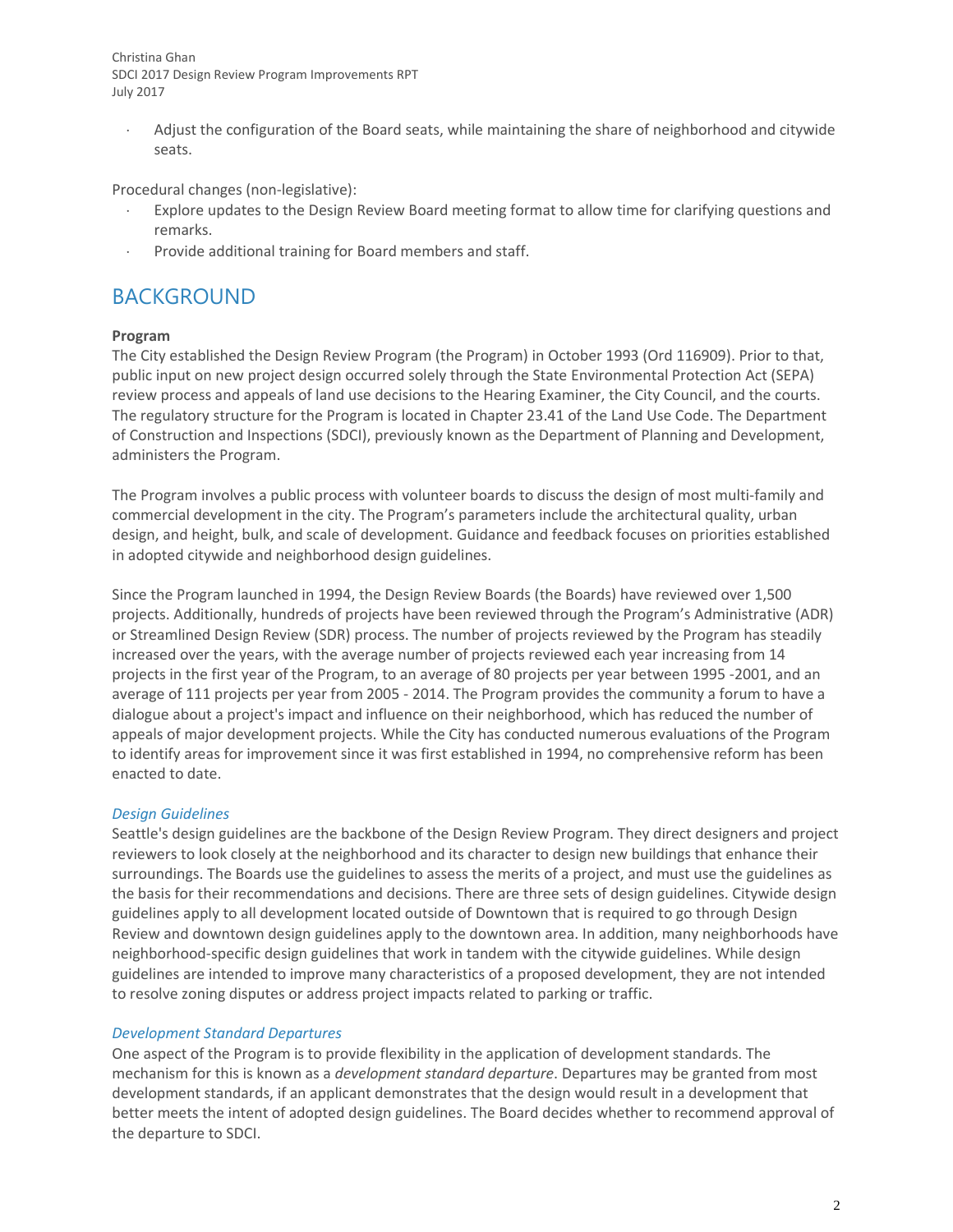The Land Use Code contains a list of standards that may *not* be modified through a departure (SMC 23.41.012), which includes such things as:

- The overall square footage allowed for a building (also known as Floor Area Ratio, or FAR)
- $\cdot$  The height of a building (in most cases)
- The types of uses allowed in a building (in most cases)

#### **Existing Forms of Design Review**

The Program currently requires that new commercial and multifamily development exceeding a certain housing unit or size threshold and located in certain land use zones undergo a review of the project's design characteristics as part of the Master Use Permit (MUP) process. SDCI currently administers three types of design review, described below.

*(Full) Design Review* is a review conducted by 5-member resident design review Boards in public meetings held in neighborhood locations. The process requires two principal phases: Early Design Guidance (EDG) and Design Recommendation. Both phases include a public meeting before the Board. Public notice of the project is provided on the Design Review website, posted placards on site and in a mailed notice to nearby residences. Members of the public may comment in writing or in person at the meetings. City staff provides feedback and guidance to the applicant throughout the process. Design review decisions involving Board review are Type II land use decisions, appealable to the City's hearing examiner.

*Administrative Design Review (ADR)* is a form of design review that mirrors the steps of (Full) Design Review but is conducted by an SDCI design review planner instead of a Board. It is currently used for certain types of housing projects or when a project is not required to go through design review, but the applicant opts to voluntarily enter the program in order to seek departures from development standards. Public notice of the project is provided thorough mailed notice to nearby residences and on the Program's website. However, no public meeting is held. Members of the public may comment (to SDCI) in writing during the review process prior to the Director's decision being published. The SDCI Director's Decision is a Type II decision, which can be appealed to the hearing examiner.

*Streamlined Design Review (SDR)* is a form of review that was added to the Code in 2010. It primarily applies to townhouse development. SDR is conducted by an SDCI design review planner and has fewer steps and submittal requirements than Administrative or Full Design Review. Public notice of the project is provided on the Design Review website and through notice to nearby residences and the public may comment in writing to SDCI. No public meeting is held. The decision of the SDCI Director is a Type I, which is not appealable to the hearing examiner, but to Superior Court.

#### **Design Review Board**

The Boards' duties include synthesizing community input on design concerns, providing early design guidance to the development team, recommending specific conditions of approval that are consistent with the applicable design guidelines to the department Director, and ensuring fair and consistent application of Citywide or neighborhood-specific guidelines (see SMC 23.41.008.)

#### *Board Structure*

Each Board has five members, largely from design or development backgrounds, intended to represent the following interests:

- Design professional (at-large)
- Developer (at-large)
- Community representative (at-large)
- Residential representative (local)
- Business representative (local)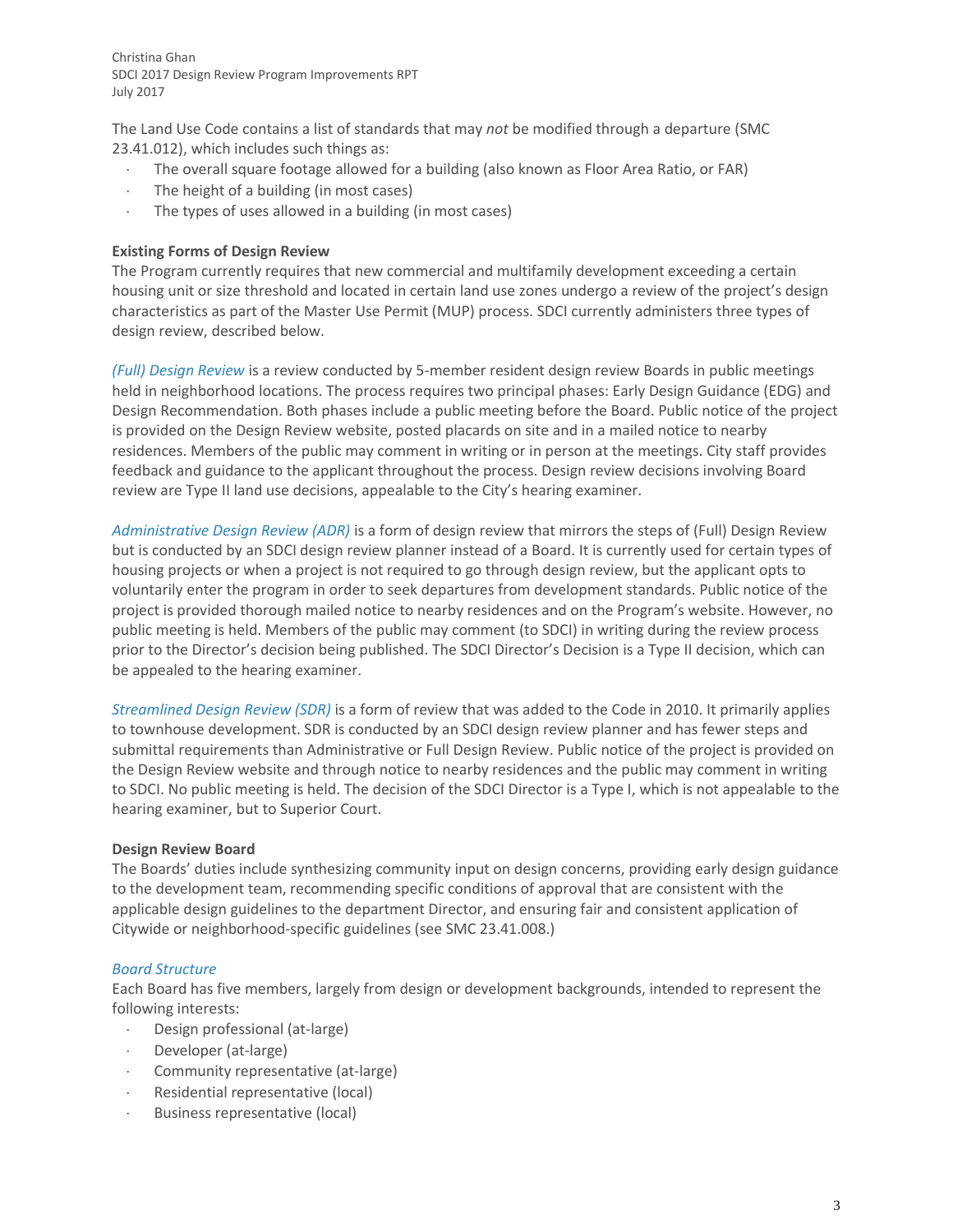Board members serve voluntarily for two-year terms. They are appointed by the Mayor and City Council and may be reappointed for an additional two-year term. At present, there are a total of 36 Board members. One designated young adult serves as a Board member under the City's Get Engaged Program. At-large members can live anywhere in the City, but local members must live or work within their Board's district.

#### *Design Review Districts*

The city is divided into seven geographic districts and organized by geographic area: Downtown, East, West, Southeast, Northeast, Northwest, and Southwest (see map). Each district is represented by a Board.

### *Board Member Training*

Board members receive training from the Design Review Program Manager. They are provided with an orientation session after their respective Council appointment. Quarterly Board business meetings are held to review and discuss procedural and programmatic issues and provide training on the various aspects and responsibilities of serving as a Board member. The Board Chairs meet annually to discuss issues specific to their responsibilities in that role. Additionally, Board members are also provided training on legislative changes that may affect their guidance, as well as basic training related to the City's Race and Social Justice Initiative.

### **Existing Design Review Thresholds**

Thresholds in the Land Use Code determine which development projects must go through the Design Review Program (Section 23.41.006 SMC). The current thresholds are based on square footage, residential unit count, and use, and vary zone by zone. The current thresholds are as follows:



| <b>Summary of Design Review Thresholds</b>                                                                                                                                            |                                                                               |                   |  |
|---------------------------------------------------------------------------------------------------------------------------------------------------------------------------------------|-------------------------------------------------------------------------------|-------------------|--|
| Zone                                                                                                                                                                                  | <b>Threshold</b><br>Design Review required for projects at or above:          | <b>Type of DR</b> |  |
| All zones                                                                                                                                                                             | 3 townhouse units                                                             | Streamlined       |  |
| Lowrise (LR2, LR3)                                                                                                                                                                    | 8 dwelling units                                                              | Full              |  |
| Midrise (MR) & Highrise (HR)                                                                                                                                                          | 20 dwelling units                                                             | Full              |  |
| Neighborhood Commercial (NC1, NC2,<br>NC3)                                                                                                                                            | 4 dwelling units or 4,000 square feet of<br>nonresidential gross floor area   | Full              |  |
| Commercial (C1, C2), if located in an<br>urban center or urban village, that abuts<br>or across a street or alley from a single-<br>family zone, or in specific area of NE<br>Seattle | 4 dwelling units or 12,000 square feet of<br>nonresidential gross floor area  | Full              |  |
| Seattle Mixed (SM)                                                                                                                                                                    | 20 dwelling units or 12,000 square feet of<br>nonresidential gross floor area | Full              |  |
| Downtown (DOC 1, DOC 2 or DMC)                                                                                                                                                        | 20 dwelling units or 50,000 square feet of<br>nonresidential gross floor area | Full              |  |
| Downtown (DRC, DMR, DH1 or DH2<br>zones, or PMM zone outside the Pike<br>Place Market Historical District)                                                                            | 20 dwelling units or 20,000 square feet of<br>nonresidential gross floor area | Full              |  |
| Industrial Commercial (IC), within all<br>designated urban villages and centers                                                                                                       | 12,000 square feet of nonresidential gross floor<br>area                      | Full              |  |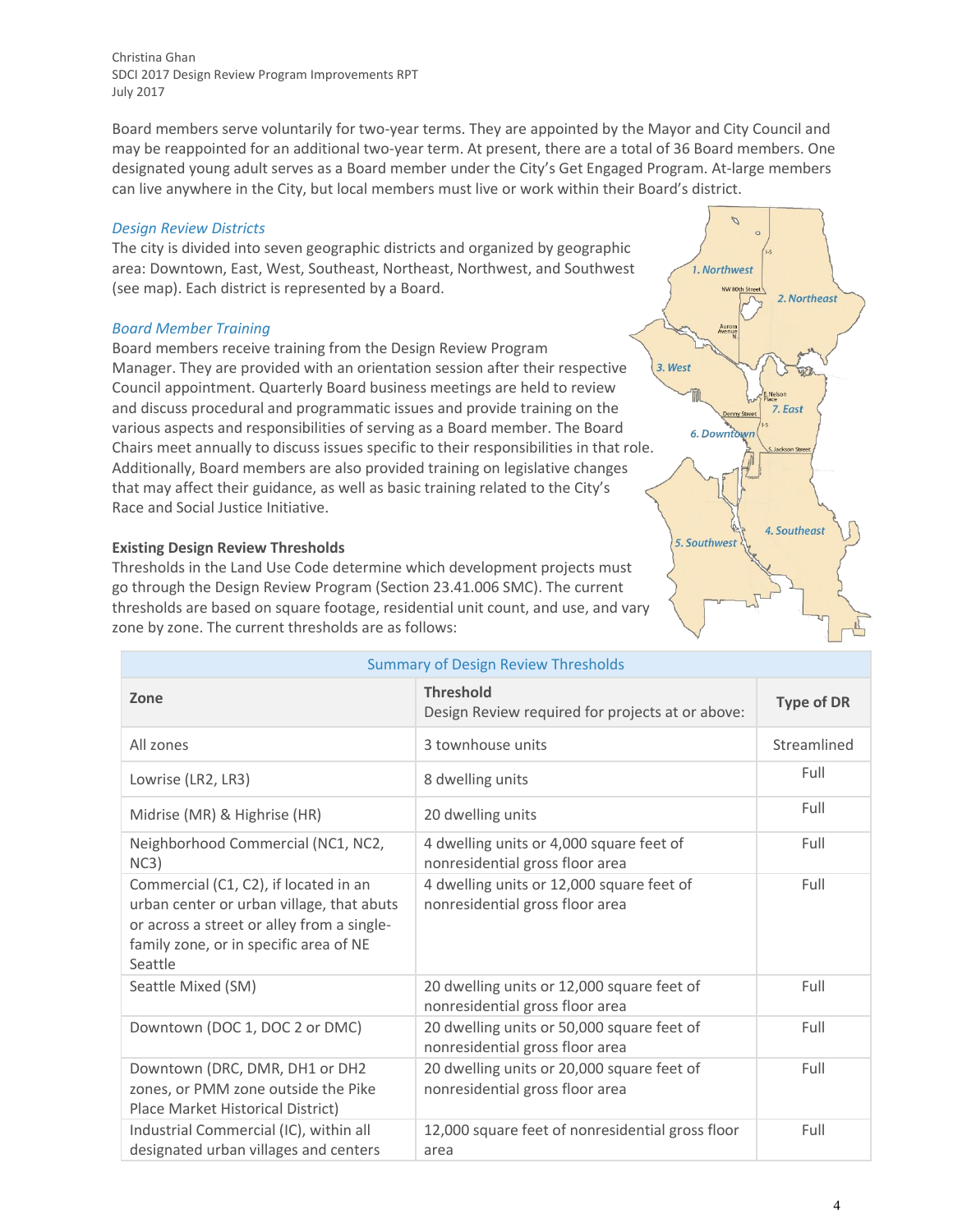| <b>Summary of Design Review Thresholds</b>                             |                                                                                 |                   |  |
|------------------------------------------------------------------------|---------------------------------------------------------------------------------|-------------------|--|
| Zone                                                                   | <b>Threshold</b><br>Design Review required for projects at or above:            | <b>Type of DR</b> |  |
| IC 85-160, and electing to add extra floor<br>area above the base FAR  | 12,000 square feet of nonresidential gross floor<br>area                        | Full              |  |
| Master Planned Community (MPC)                                         | 20 dwelling units or 12,000 square feet of non-<br>residential gross floor area | Full              |  |
| <b>Stadium Transition Area Overlay District</b><br>(SAO)               | 120 feet in width on any single street frontage                                 | Full              |  |
| <b>Other Criteria</b>                                                  | <b>Threshold</b>                                                                | <b>Type of DR</b> |  |
| Congregate residences and SEDUs (at<br>least 50% of units) in any zone | 20,000 square feet of gross floor area                                          | Full              |  |
|                                                                        | 12,000 - 20,000 square feet of gross floor area                                 | Administrative    |  |
|                                                                        | 5,000 - 12,000 square feet of gross floor area                                  | Streamlined       |  |
| Removing an exceptional tree in a multi-<br>family or commercial zone  | Any size, if otherwise below thresholds                                         | Streamlined       |  |
| Living Building Pilot Program                                          | Any size                                                                        | Full              |  |

## *No Design Review*

Certain types of development are exempt from Design Review completely. These types include:

- Development within single-family zones.
- Development within most industrial zones, including Industrial Buffer (IB), Industrial General (IG), and most Industrial Commercial (IC) zones, and some commercial areas.
- Institutional uses, including religious institutions, schools, and a variety of social service providers.
- Development within a Major Institution Overlay, which is governed by a separate set of development standards and its own review process.
- Development in Landmark Districts, which is governed by a separate set of development standards and its own review process.

## PROGRAM IMPROVEMENT PROCESS

In 2015, the City Council requested an evaluation of the Design Review program from the Department of Planning and Development, now SDCI. Later that year, the Housing Affordability and Livability Agenda (HALA) identified reform of the Design Review process as one of the highest-impact recommendations. The HALA recommendation was included as a priority in both the Mayor's HALA Action Plan and the City Council's HALA Workplan.

The HALA report recommended making reforms to the Design Review process to improve the predictability and consistency of project reviews, including:

- Change the Board structure for more available review times and more professionalism of Boards
- Provide training to Board members and program staff to allow them to consider the impacts of their decisions on housing costs.
- Limit commentary on aspects outside the purview of the Design Review program.
- Limit the extent of packet materials, and number of meetings.
- Make procedural changes to improve two-way dialogue at Board meetings.

Building off of previous reviews of the Program, the Department of Planning and Development, now SDCI, led a stakeholder-driven process in 2015 to identify and evaluate organizational and procedural changes to refine and refresh the Program. This consisted of creating a 16-member stakeholder advisory group, interviews with community stakeholders, online surveying, community-wide meetings, and other events to gather feedback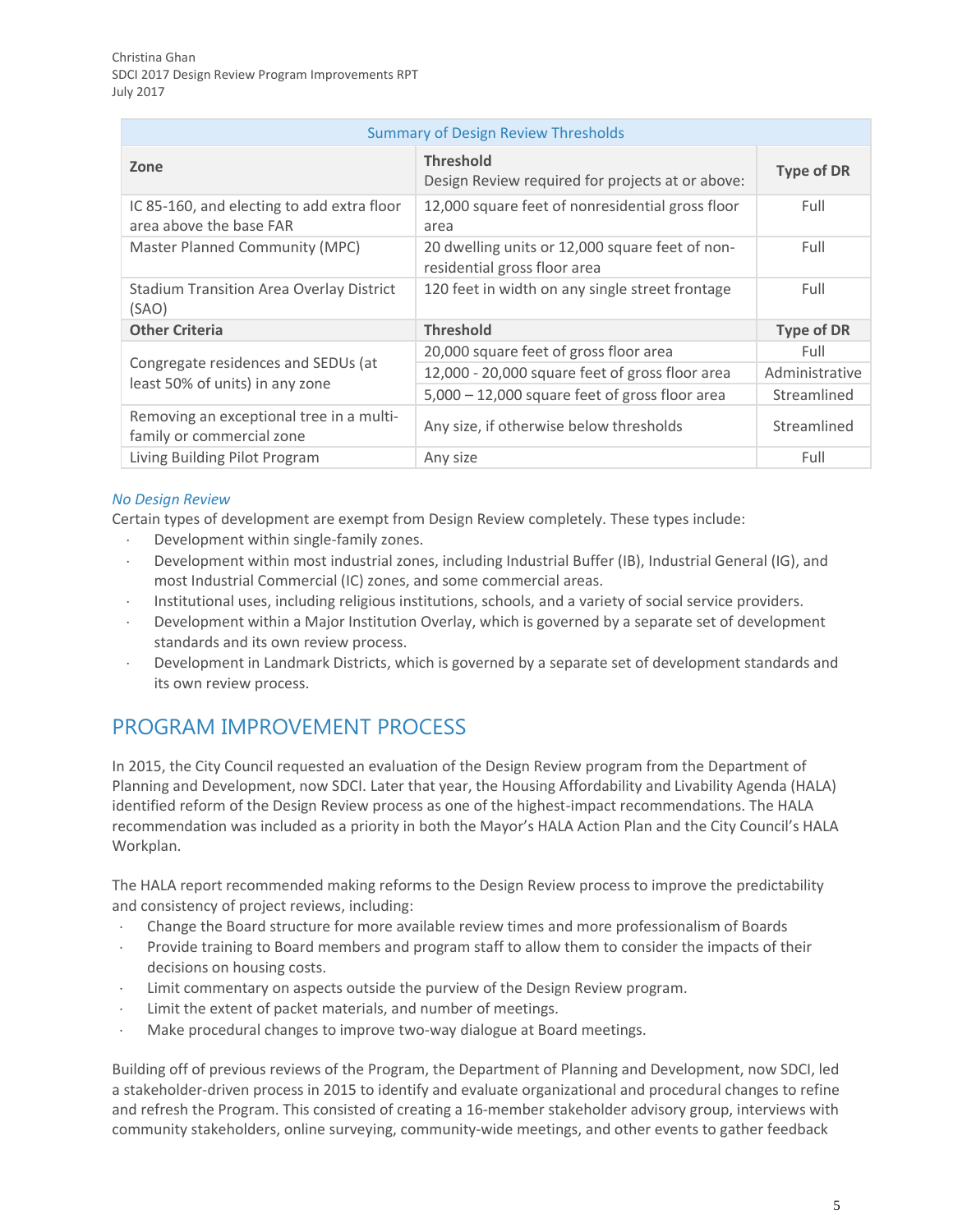about how the Design Review Program currently works and what improvements it could benefit from<sup>2</sup>.

## *Outreach/Engagement Timeline*

From 2015 through 2017 a variety of opportunities to provide feedback were offered, as summarized below:



The recommendations in this proposal are informed by public outreach, stakeholder input, and by HALA, and were included in draft recommendations released for public review in March 2016<sup>3</sup> and in June 2017.

#### **Feedback on 2016 Recommendation Report**

Over 250 comments were submitted on the [draft recommendations](http://www.seattle.gov/dpd/cs/groups/pan/@pan/documents/web_informational/p2401481.pdf) released for public review in March 2016. Feedback addressed the following key themes:

### *Thresholds*

- Mixed feedback on the thresholds changes. Some expressed concerns that the thresholds changes would result in a loss of community input on design-related (and non-design related) issues. Others supported the idea to focus the Board's review on larger and more complex projects and reduce the cost of building housing.
- Mixed feedback on which stage of the Hybrid process should be handled administratively (and which should be handled by the DRB).
- Support for the proposal to require design review for certain types of institutional uses, and to allow affordable housing projects to go through a more administrative process.

## *Early Outreach*

 $\overline{a}$ 

- Support for the idea of requiring developers to conduct early outreach, rather than allowing the outreach to be voluntary.
- Concerns that the outreach may not be conducted in a way that results in meaningful dialogue, or may not reach disadvantaged communities.
- Concerns that the outreach would impact the overall cost and timeline for a project.

## **Feedback on 2017 SEPA Draft**

Over 120 comments were submitted on the [draft ordinance](http://www.seattle.gov/dpd/cs/groups/pan/@pan/documents/web_informational/p3276890.pdf)<sup>4</sup> released for public review in June 2017. Feedback addressed similar themes as the 2016 Recommendation Report. The specific feedback we received is described below:

- Support for the idea to simplify thresholds to focus on the building size (in square feet).
- Concerns about the thresholds, with requests to raise and to lower the minimum thresholds.
- Concerns about the proposed approach for the new hybrid design review.
- Ideas for other types of projects that should receive policy priority and go through a more administrative review process.

<sup>&</sup>lt;sup>2</sup>Previous studies, advisory group materials, and other resources are available on SDCI's [project webpage.](http://www.seattle.gov/dpd/codesrules/changestocode/designreviewprogramimprovements/projectdocuments/default.htm)

<sup>3</sup> Th[e draft recommendations](http://www.seattle.gov/dpd/cs/groups/pan/@pan/documents/web_informational/p2401481.pdf) (p. 6-12) contain more information on stakeholder and public feedback collected prior to 2016

<sup>&</sup>lt;sup>4</sup> The SEPA materials and Director's Report also released in June 2017 are available on the SDCI's [project webpage.](http://www.seattle.gov/dpd/codesrules/changestocode/designreviewprogramimprovements/projectdocuments/default.htm)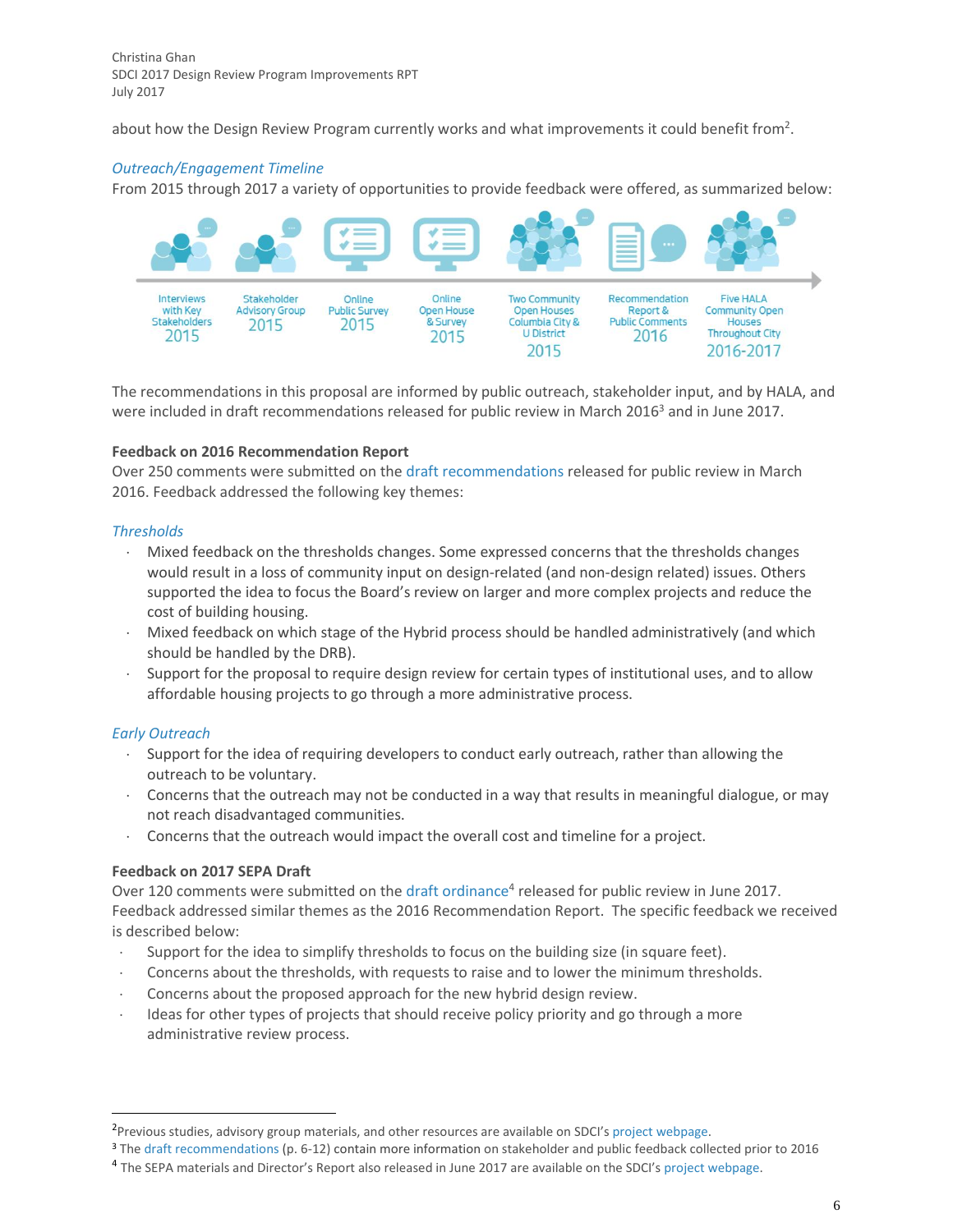- Requests to change the criteria that would make a project more "complex", including adding new types of criteria, removing proximity to single-family zones, lowering the street-frontage requirements, and treating development inside and outside of urban villages the same.
- Ideas for how to modify the limits on the number of board meetings for certain projects.
- Ideas for how to implement the required early outreach process to ensure that the outreach is conducted in a way that results in meaningful dialogue and to help ensure that it does not impact the overall cost and timeline for a project.
- Support for the idea to establish more two-way dialogue at board meetings.
- Support for more training for board members and SDCI staff.
- Interest in having the board meetings recorded, and revising design review permit application submittal requirements.
- Support for expanding the options for the public to find information and submit comments online.

## PROPOSAL

The proposal includes amendments to the Land Use Code (Title 23 SMC) and other non-legislative programmatic reforms to address the policy recommendations identified in the 2016 Recommendation Report. While each change is described individually below, many of the recommendations are interrelated and would work together to achieve the desired outcomes. Code citations are included to correspond with the draft ordinance for ease of finding the applicable amendments.

## **1. Project Thresholds** (23.41.004)

The proposal would revise the thresholds, which determine what projects are required to go through the Program. The changes are intended to address issues with the current thresholds, including those that have come up as the volume of projects reviewed by the Program has increased over time. Most notably, it has become increasingly difficult for projects to move through the Program in a timely and predictable manner. Long and unpredictable timelines make housing projects difficult to develop and add to the cost of new housing. In addition:

- The current thresholds are complicated and confusing. It often isn't clear to the community which projects fall under the purview of the Design Review Program and which do not.
- The current thresholds focus on the number of proposed dwelling units, which does not necessarily relate to the building's design or overall size.
- Some projects that the Boards review are not very large or complicated, and may not be a good use of the Board's limited time.
- It takes a considerable amount of staff resources to review smaller projects, such as townhouses.

## *A. Project Size (23.41.004)*

The 2016 Recommendation Report included a recommendation to shift to a threshold based on total square footage in a building instead of dwelling unit counts, and raise the threshold for what types of projects go through various forms of design review. Another option previously considered included matching Design Review thresholds to environmental review (SEPA) thresholds.

## *Recommendation:*

Modify the thresholds to be based solely on the size of a development, measured in square feet, rather than the current combination of both size and the number of dwelling units. Using the gross square footage of a proposed building to determine what type of design review it must go through is clearer than unit counts, and is consistent with Design Review's purview over building massing and form, not density of housing units. In addition, it will discourage developers from proposing a lower number of units on a proposed development site to stay below the threshold, as has been the case in the past.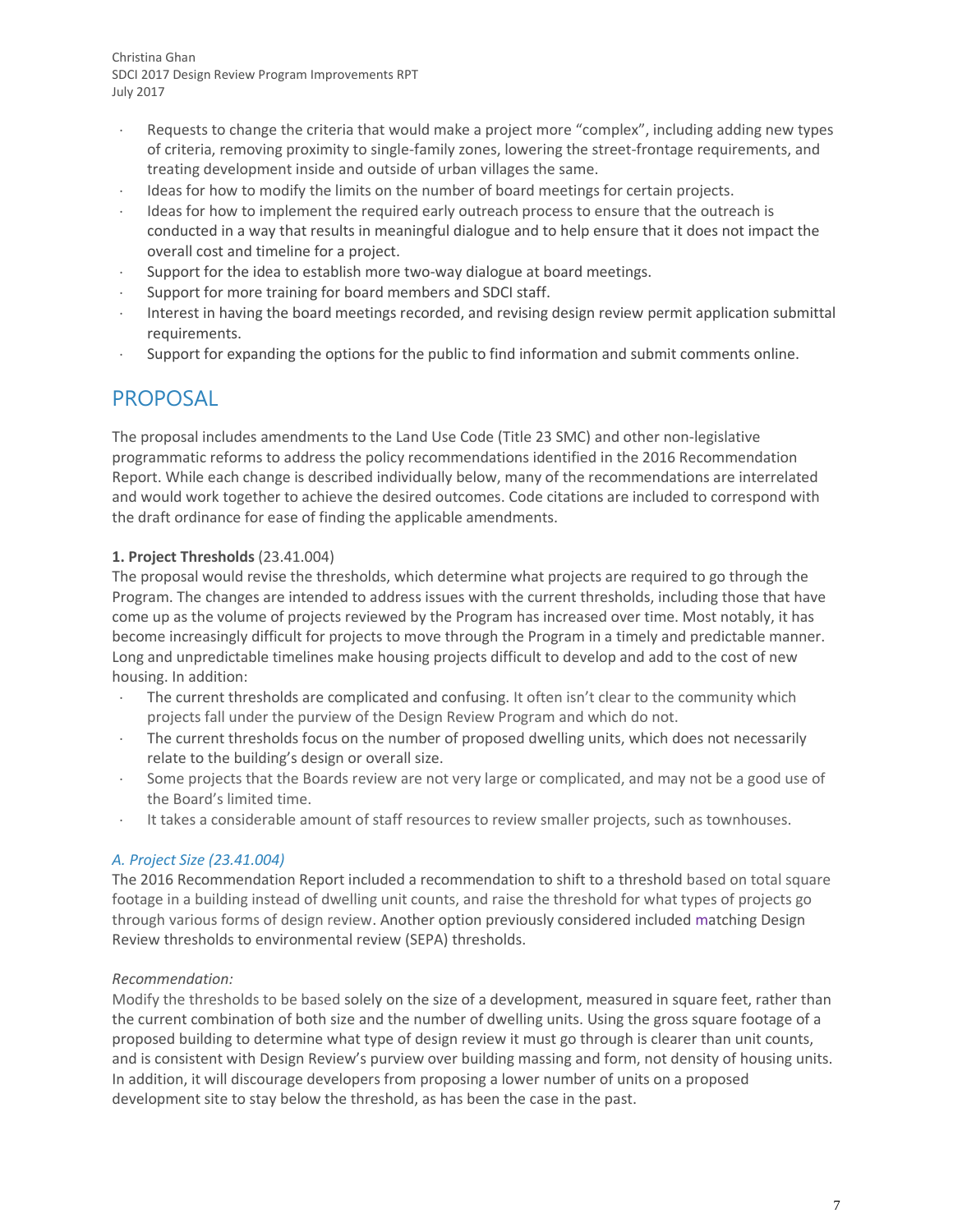Under the proposal, development projects under 10,000 sf of gross floor area would not be required to go through design review. This baseline threshold approximates the size of development on two typical lots in a Lowrise zone, and would apply in all zones outside of downtown and industrial areas.

This change would result in a slightly lower threshold than currently exists in midrise, highrise, and many commercial zones, and a slightly higher threshold than currently exists in lowrise zones. The proposal keeps in place the current thresholds in Downtown zones, which are slightly higher than in most other areas of the city where large-scale development is less common, and slightly raises the thresholds for development in industrial areas.

### *Examples*

Examples to help illustrate what types of buildings would be subject to design review under the thresholds contained in this proposal are included in the appendix.

### *B. Project Complexity (23.41.004)*

The 2016 Recommendation Report also included a recommendation to tailor thresholds to reflect the unique characteristics of different types of projects and sites.

### **Feedback on 2017 SEPA Draft**

We received several requests to change the criteria that would make a project more "complex", including adding new types of criteria, removing proximity to single-family zones, lowering the street-frontage requirements, and removing location outside of urban villages.

### *Recommendation:*

 $\overline{a}$ 

Refine the thresholds to consider the relative complexity of a site or proposal into the thresholds for design review, to focus full Board review on the more complicated projects. A complex site would be one that meets specific criteria related to the context, scale, and special features of the proposal. This recommendation would closely relate to the other recommendations in this proposal related to project thresholds. In response to comments received on the SEPA draft, we have removed location outside of an urban village or urban center from the list below, and reduced the length of a street lot line from 250 feet to 200 feet.

| <b>PROPOSED</b>                    |                                                                                     |  |
|------------------------------------|-------------------------------------------------------------------------------------|--|
| <b>COMPLEX SITE CHARACTERSTICS</b> |                                                                                     |  |
| <b>Category</b>                    | <b>Site Characteristics</b>                                                         |  |
|                                    | (If any characteristic is present, project would be considered complex)             |  |
| Context                            | Lot is abutting or across an alley from a lot in a single-family zone               |  |
|                                    | Lot is in a zone with a maximum height limit 20 feet or greater than is             |  |
|                                    | allowed on an abutting lot or a lot across an alley                                 |  |
| Scale                              | Lot is 43,000 square feet in area or greater                                        |  |
|                                    | Lot has any street lot line greater than 200 feet in length                         |  |
| Special Features                   | Development proposal includes a Type IV or V Council Land Use Decision <sup>5</sup> |  |
|                                    | Lot contains a designated landmark structure                                        |  |
|                                    | Lot contains a character structure in the Pike/Pine Overlay District                |  |

## *C. Increase Administrative Reviews – New Hybrid Process (23.41.004, 23.41.016, and 23.41.022)*

The 2016 Recommendation Report included a recommendation to use more administrative (staff) reviews to limit the number of Design Review meetings for a project, to make the process more consistent, efficient, and predictable. Other options previously considered include:

Have smaller projects go through ADR or SDR.

<sup>5</sup> Type IV and V decisions are listed in SMC 23.76.004 and include contract rezones and conditional uses.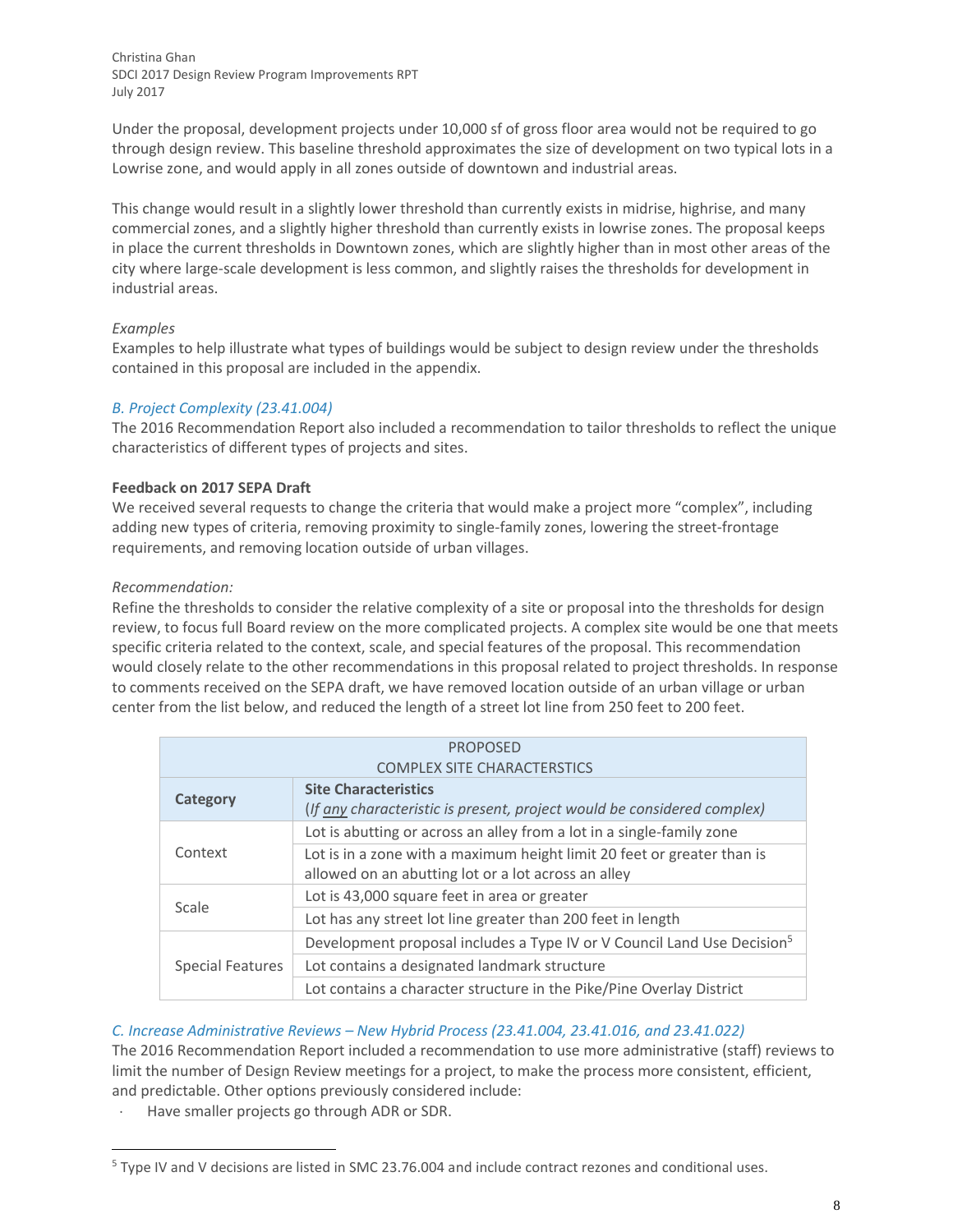Different versions of the Hybrid Process were discussed, including making the design review Recommendation phase administrative.

#### **Feedback on 2017 SEPA Draft**

We heard concern about how the new hybrid design review would be structured. Specifically, comments from both the development community and the neighborhoods requested that we consider changing the order of the staff and Board review.

### *Recommendation:*

Establish a new Hybrid Process for projects at certain thresholds. Smaller and less complex projects would go through a more administrative form of review, reducing the number of projects reviewed through the full design review process. A new "Hybrid" process would consist of one step of the review, the Early Design Guidance (EDG) meeting, handled administratively by staff, before moving onto a public meeting with the Board making the final recommendation on the development proposal. The least complex and smallest projects would be reviewed administratively by staff for both steps through the existing Administrative Design Review process.

In response to comments from the development community and neighborhoods in both 2016 and 2017, we are proposing a new pilot program for hybrid design review, to be added as a new section SMC 23.41.022. The pilot program would allow a limited number of applicants to elect to have the first step of hybrid design review, the Early Design Guidance (EDG) meeting, held as a public meeting with the Board, before moving onto an administrative recommendation phase, with SDCI staff making the final recommendation on the development proposal. The pilot would be available to up to 25 applicants (slightly more than half of the anticipated applications that would be subject to hybrid review) on a first-come, first-served basis for a oneyear period, and would allow SDCI to study the effectiveness of the alternate pathway for hybrid design review.

This change is proposed in partnership with the project complexity proposal, described above, to help focus more attention of the Design Review Boards on the largest and most complex projects with the greatest design challenges. The early outreach proposal, described below, will help ensure that the shift to a more administrative review process does not lead to less opportunity for public involvement overall.

#### *D. Other Thresholds Changes (23.41.004 and 23.41.018)*

Other proposed changes to the types of projects that go through the Program were included in the 2016 Recommendation Report.

## *Industrial Zones*

Require that commercial and institutional development in Industrial Buffer and Industrial Commercial zones go through the Program if it is above the proposed thresholds. All development in the Industrial General zones, and any industrial-type development (warehouses, etc) in other industrial zones would continue to be exempt from design review. This change would help maintain the connection of Design Review to the bulk and scale of development, regardless of zone, without imposing any new regulatory burdens on industrialtype development in designated industrial areas.

#### *Commercial Zones*

Require design review for projects meeting the proposed thresholds in all commercial zones. The current code only required design review in commercial zones in urban villages or centers when the lot abuts or is across a street or alley from a lot zoned single family, or when located in a portion of Northeast Seattle. This change is proposed to treat development proposals consistently in all commercial zones.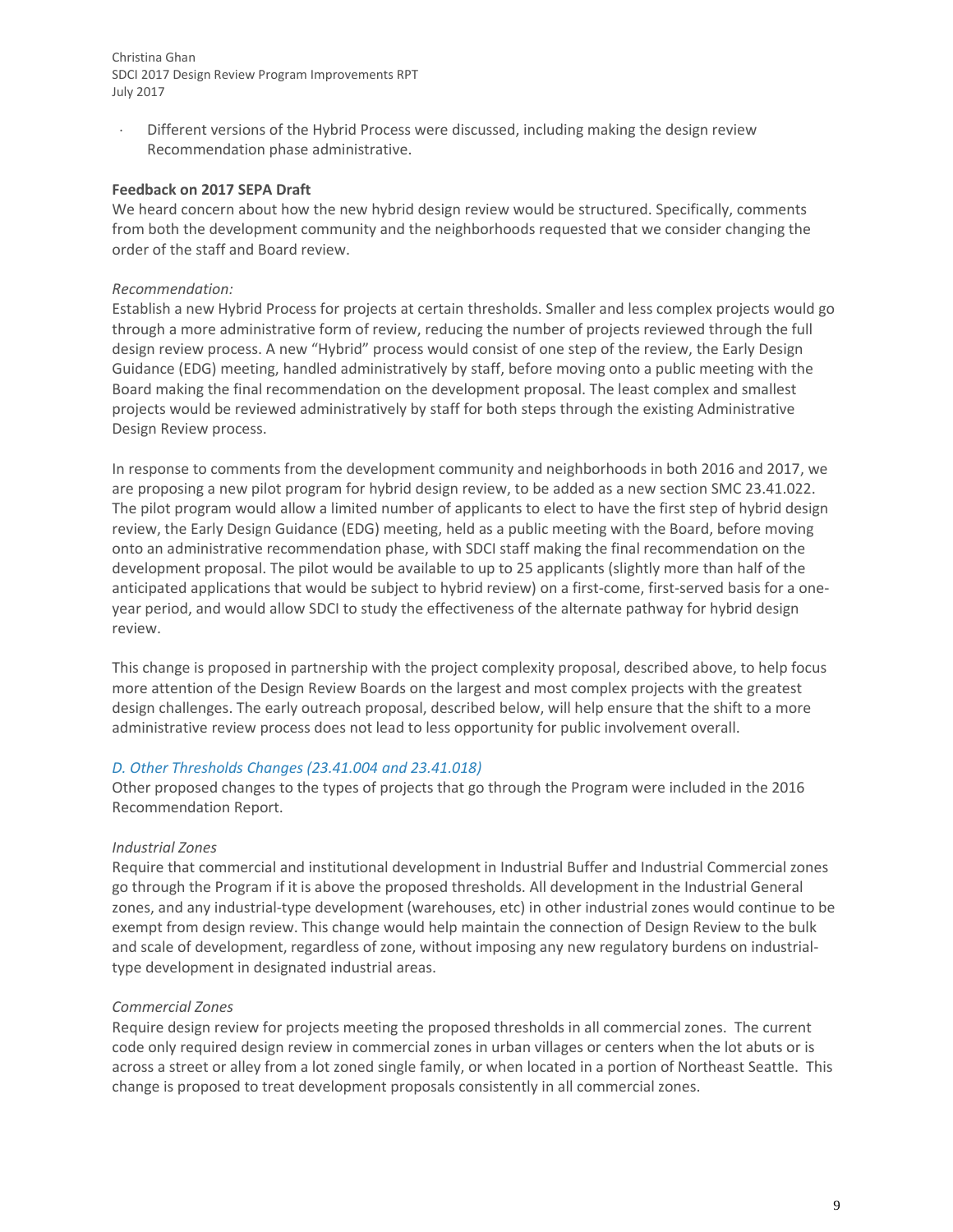### *Institutional Uses*

Require most institutional uses to participate in Design Review if they are above other proposed thresholds. Under current rules, institutional uses, including major institutions, such as libraries, community centers, childcare centers, churches, and schools, are exempt from design review. K-12 schools and religious facilities would continue to be exempt, as would development within Major Institution Overlays, which have a separate planning and review process. This change would help maintain the connection of Design Review to the bulk and scale of development, regardless of use.

## *Affordable Housing*

Allow affordable housing projects with public funding, regardless of size and complexity, to be reviewed through the administrative review process, with the ability to opt into either Hybrid or Full design review. This would reduce permit review times and support Citywide policy goals of producing more affordable housing without impacting the quality of development in neighborhoods, as affordable housing projects are typically held to a higher standard of design and durability, due to the requirements of their funding sources.

### *Streamline Design Review*

Eliminate Streamline Design Review (SDR). Under the current rules, the smallest projects are reviewed through a truncated administrative process, SDR. SDR was created in 2010 to address the design of small townhouse development. This recommendation is proposed in partnership with the proposed changes to design review thresholds as well as the new Hybrid process and an increase in the number of projects going through the existing Administrative process.

### *Summary Table*

The following table summarizes the proposed thresholds, as described above.

| <b>PROPOSED</b><br><b>DESIGN REVIEW THRESHOLDS</b>        |                    |                             |                   |
|-----------------------------------------------------------|--------------------|-----------------------------|-------------------|
| <b>Generalized Zones</b>                                  | <b>Thresholds</b>  | <b>Site Characteristics</b> | <b>Type of DR</b> |
|                                                           |                    | Not Complex                 | Administrative    |
| Multifamily and commercial                                | 10,000 - 20,000 sf | Complex                     | Hybrid            |
| zones outside of downtown<br>(LR, MR, HR, NC, C, SM, MPC) | 20,000 sf or more  | Not Complex                 | Hybrid            |
|                                                           |                    | Complex                     | Full              |
| Downtown (DOC or DMC)                                     | 50,000 sf or more  | n/a                         | Full              |
| Other Downtown<br>& Industrial (IC, IB)                   | 20,000 sf or more  | n/a                         | Full              |
| SF, IG, MIO                                               | n/a                | n/a                         | n/a               |
| <b>Type of Use</b>                                        | <b>Thresholds</b>  | <b>Site Characteristics</b> | <b>Type of DR</b> |
| Living Building Pilot Program                             | Any size           | n/a                         | Full              |
| <b>Affordable Housing</b>                                 | Any size           | n/a                         | Administrative    |
| K-12 Schools & Religious<br><b>Facilities</b>             | Any size           | n/a                         | None              |

## **2. Early Community Outreach** (23.41.014, 23.41.015, and 23.41.016)

The existing design review process has proven to be a valuable opportunity for public comment and dialogue between developers, communities, and the City. Board meetings provide opportunity for members of the public to provide comments on the project. The public may also submit written comments to the assigned planner throughout the review process. In addition, the Land Use Code contains certain additional public notice requirements for many projects that go through design review, including mailed notice to adjacent properties, a large board posted on the site of the project, a posting in a local paper, and a posting on SDCI's web-based land use information bulletin.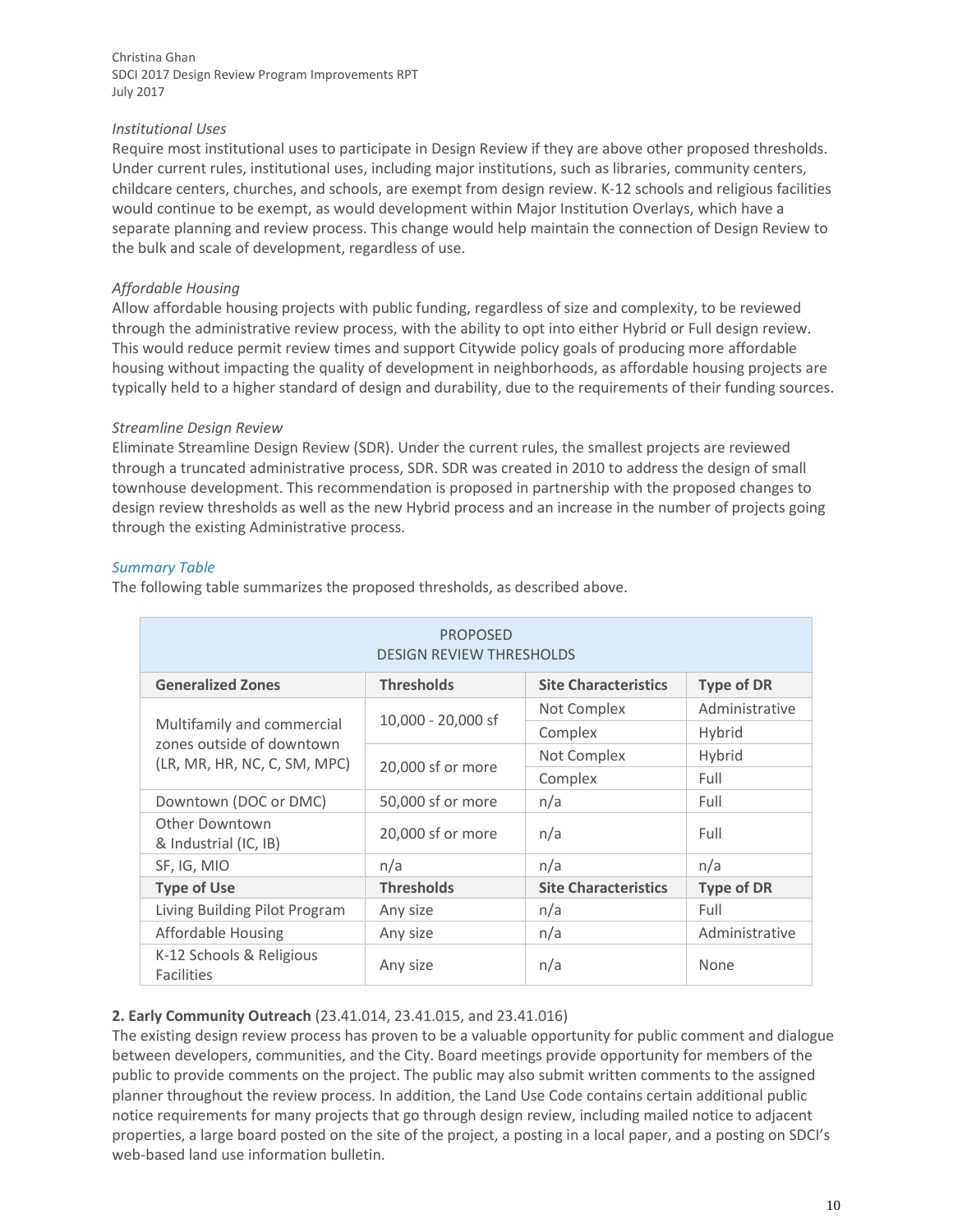However, several issues related to the nature of public comments and community involvement in the design review process have been identified over the years. Foremost, community feedback sometimes reflects design priorities that would significantly alter the proposal. Applicants have typically already invested considerable resources into the project at the time of the first design review meeting. Modifying the proposal to incorporate public feedback shared at design review meetings, even if the applicant is receptive to the feedback, can lead to additional costs and delays. For this reason, some developers are currently taking a proactive approach—voluntarily engaging with the local community long before they begin design review.

Additionally, public comments often focus on issues outside of the Design Review's purview. For instance, it is not unusual to hear concerns that the new building will lead to parking congestion in the neighborhood. Parking, in addition to other common issues raised such as building height, is regulated by the City's Land Use Code, and cannot be address through design review. This creates confusion and tension within the Design Review process between individuals who are unhappy with public policy goals and the provisions in the Land Use Code and those who are building projects.

Finally, many members of the public are unable to attend the regularly scheduled public design review meetings, which are held in the evening at neighborhood locations. This can lead to gaps in communication between the Board, community members, and applicants regarding the project's context and the community's priorities for a project.

The 2016 Recommendation Report included a recommendation to require applicants going through the Program to conduct outreach to the community at very early stage of design, and continuing throughout the review process. The report also included, as an alternative, the option to encourage this type of outreach without a specific mandate to do so. Public comments received on the report were largely supportive of this recommendation, with emphasis that it be required rather than voluntary.

## *Recommendation:*

Add a new requirement that an applicant for any project going through the Program would be required to conduct community outreach before beginning the early design guidance process. This outreach would be required in addition to the public notice and public comment opportunities that are currently required for projects going through design review. The intent of this early outreach would be to:

- 1) improve dialogue between the applicant and the nearby communities, and
- 2) improve the applicant's understanding of the local context

The outreach would be an opportunity for the applicant to share basic information on the project with the community and identify community priorities related to new development at an early stage in the process. It could also provide a forum to identify community priorities related to other issues that may not be appropriate to address through Design Review. If done well, this new requirement could reduce barriers faced by marginalized communities and other members of the public interested in participating in conversations around design and development in their neighborhoods. An important component of this recommendation is that the additional outreach would achieve these goals without requiring considerable resources or impacting the project's overall timeline.

In addition, this recommendation could:

- Reduce confusion among some members of the public about the role of the Design Review process;
- Allow design review meetings to focus more directly on relevant issues; and
- Lead to more predictable and timely design review for applicants.

## *How it would work:*

Under the proposal, each applicant would be required to demonstrate that they had completed a minimum amount of early community outreach in advance of their first EDG meeting. An applicant would have several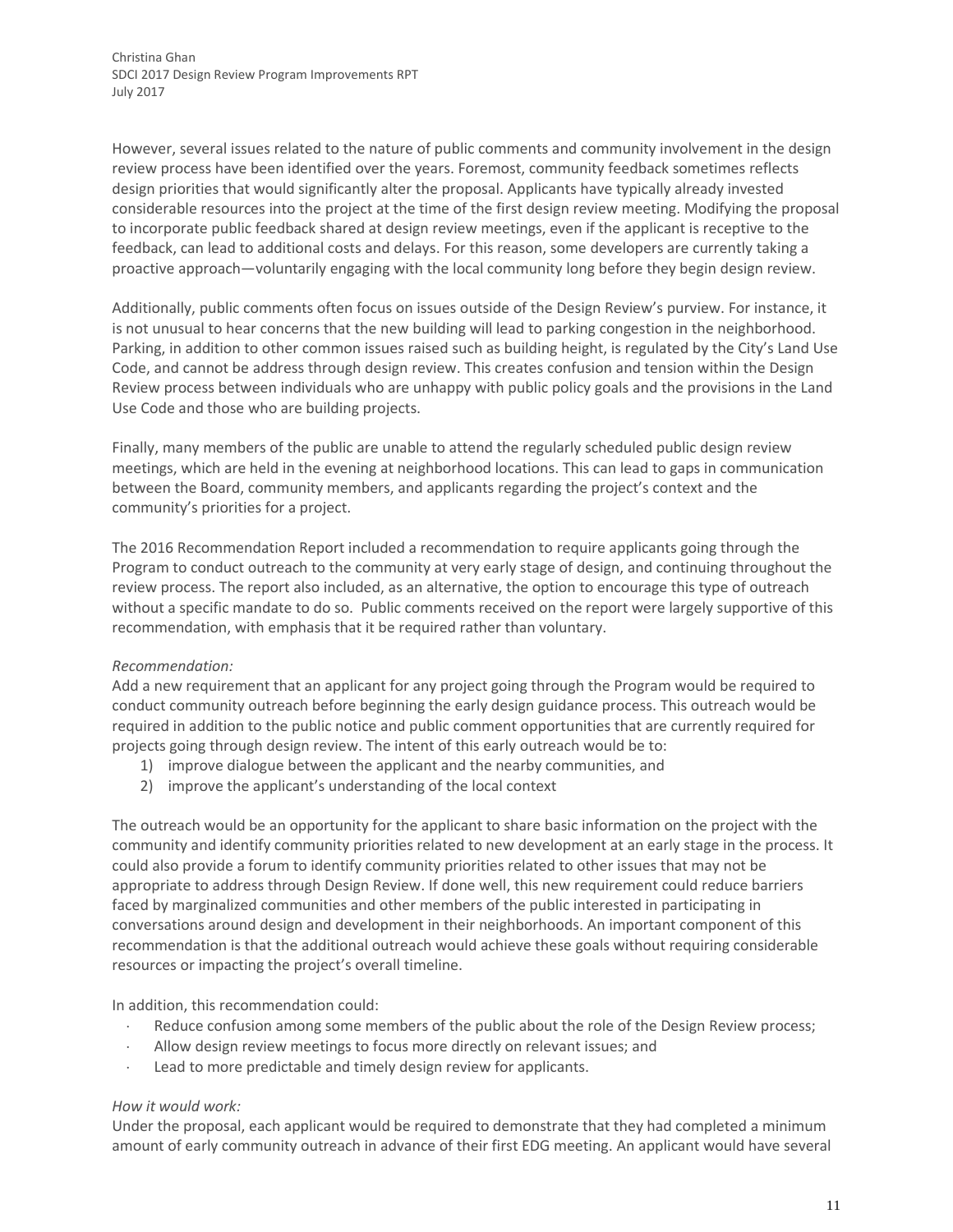options for conducting this required outreach but would need to use at least one form of written, electronic, and in-person communication as part of their strategy, for a total of at least three outreach strategies.

| <b>Options for Early Outreach</b> |                                                                                                                                                                                                                                                                                                                                                                                                                        |  |  |
|-----------------------------------|------------------------------------------------------------------------------------------------------------------------------------------------------------------------------------------------------------------------------------------------------------------------------------------------------------------------------------------------------------------------------------------------------------------------|--|--|
| <b>Medium</b>                     | <b>Outreach Strategies</b>                                                                                                                                                                                                                                                                                                                                                                                             |  |  |
| In Person<br>$(1-minimum)$        | Group meetings in homes, businesses, or community venues<br>Interviews with community members/leaders<br>Focus group<br>٠<br>Drop-in hours at business or community center<br>"Pop-Up" event near site<br>Guided tour or site walk<br>Table at community event or festival<br>Present at an established community group's meeting<br>٠<br>Host own community meeting, or partner with local group to host<br>$\bullet$ |  |  |
| Electronic<br>$(1-minimum)$       | Project Website<br>٠<br>Email to Distribution List / Listserv<br>$\bullet$<br>Post on Local Blog or in Digital Newsletters<br>$\bullet$<br>Social Media Post/Advertising (paid Facebook post, etc.)<br>$\bullet$<br><b>Online Survey</b><br>٠<br>Project Hotline (Information & Voicemail)<br>٠                                                                                                                        |  |  |
| Print<br>$(1 - minimum)$          | Door-to-door Fact Sheet / Flyers<br>$\bullet$<br><b>Local Print Newsletters</b><br><b>Direct Mailings</b><br>٠<br>Posters in Local Businesses, Venues, Community Centers<br>٠<br>Sign(s) posted on site                                                                                                                                                                                                                |  |  |

Department of Neighborhoods (DON) staff will support these efforts by providing each applicant with an outreach guide, names and contact info for community groups, and a list of possible meeting venues in the project area to help applicants put together a successful outreach plan and conduct effective outreach to communities. DON staff will approve the community outreach plan and verify that the outreach has occurred before the applicant may schedule their EDG meeting. Additionally, DON staff will help applicants customize their outreach strategies and content to reach any historically marginalized communities near the project site, who are often not well-served by traditional outreach methods. If the project is located in an area of the City with a higher-than-average concentration of marginalized communities, such as the Chinatown/ International District, Rainier Valley, Delridge or Northgate neighborhoods, this type of customized outreach will be required to be part of the applicant's community outreach plan. City staff will provide the feedback, guidance, and oversight described above, but will not directly conduct any of the outreach proposed by the applicant.

It is intended for outreach to be completed concurrent with or prior to existing steps in the development process. Upon completion of the minimum required outreach, the applicant would submit the appropriate documentation to the City before advancing on to their EDG meeting. The documentation must, at minimum, include evidence that the outreach occurred. SDCI staff will summarize the outreach completed and present the information at the subsequent meeting.

As mentioned above, the intention of this outreach process is to open a dialogue and allow information to be shared between the applicant and the local community, improve the applicant's understanding of the local context. While the outreach itself would be required and a collaborative approach is encouraged, the proposal would not require the applicant to incorporate any specific community feedback into the project.

#### *Example Scenarios:*

As an example, an applicant proposing a 3-story, 12,000 sf apartment building going through Administrative Design Review might meet the proposed early outreach requirements as follows: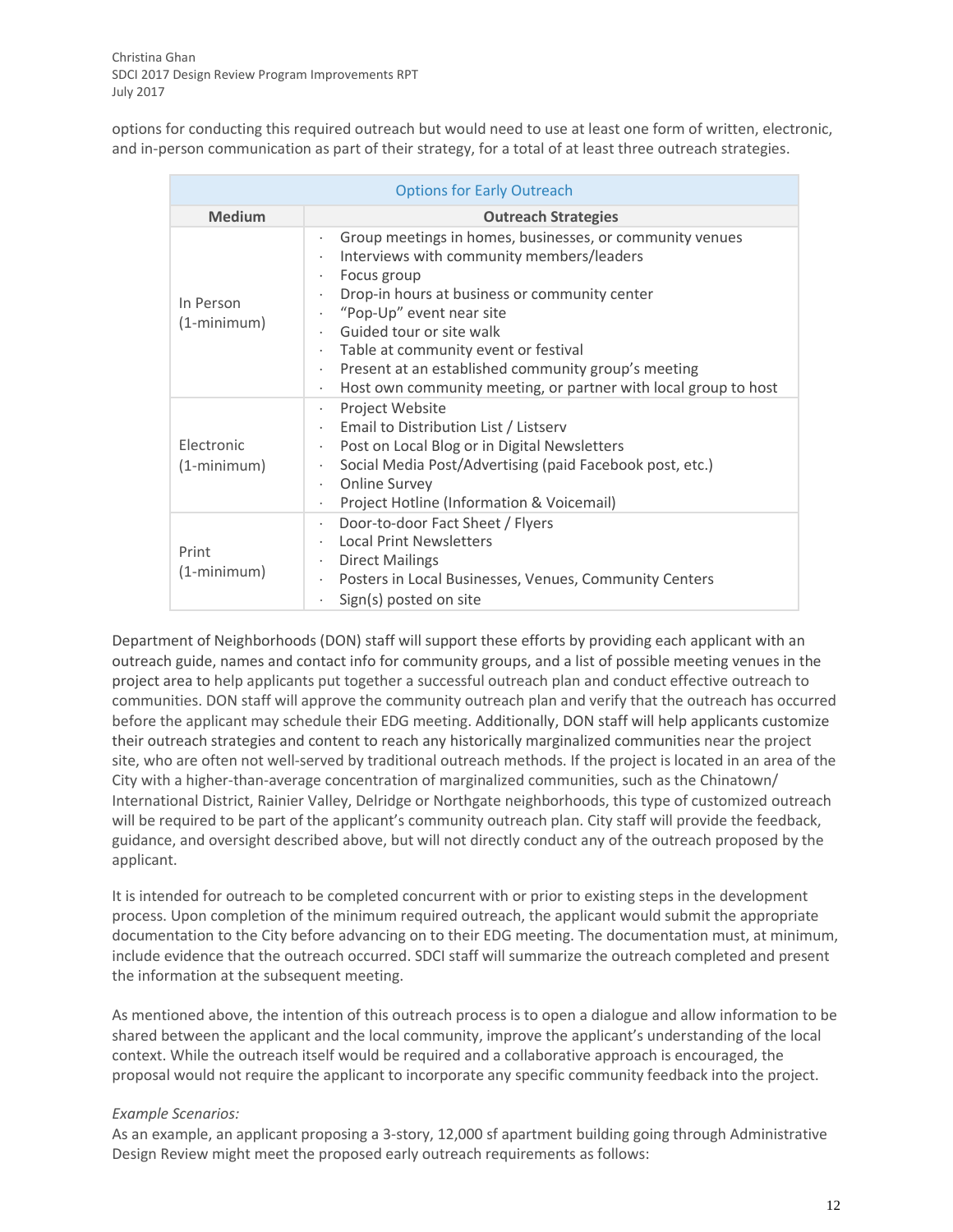- Create a project leaflet and drop a stack off at coffee shop down the street from the site.
- Create a project phone line that is updated periodically to include basic information and the status of the permit.
- Meet with a representative from the local business district and the leader of the church next door to the site to discuss the history of the site, relevant site issues, and possible community concerns.

Another applicant for a 6-story, 110,000 sf mixed use building going through the Full Design Review process might meet the requirements as follows:

- Attend a regular meeting of a prominent local community group to discuss the project and hear initial thoughts on design and community priorities.
- Co-host a public site-walk with that community group.
- Mail postcards to properties within 2 blocks of the site.
- Post the event on a local blog's community calendar.
- Create an online survey asking participants to rank several topics/issues as priorities or concerns.

### **3. Board Composition & Structure**

### *A. District Structure (23.41.006)*

The current Board structure with seven Board districts each made up of five Board members has contributed to long wait times for meetings in districts with more development occurring. In addition, at times it can be difficult to ensure consistency in how all seven Boards apply design guidelines and what they ask of applicants.

The 2016 Recommendation Report included a recommendation to reduce the number of board districts from seven to five, keeping the NE, NW, SE, and SW boards largely intact, but expanding the Downtown Board and dividing up the East board into the three adjacent districts. Other options previously considered include:

- Collapse all boards into a single board that meets downtown.
- Reduce the number of Boards (i.e. such as three boards divided by North, Central South).
- Organize boards by the type of development (multifamily, office, etc.) rather than geography
- Establish an on-call Board for periods when the current boards are at capacity.

#### *Recommendation:*

No changes are proposed to the number of Board districts or the Board district boundaries at this time. The intent of keeping the current number of districts is to preserve the capacity by maintaining the current number of meeting slots. Other recommendations in this proposal are anticipated to free up meeting slots to sufficiently reduce wait times for Board meetings, and to address the consistency of Board member reviews and skillsets. Additionally, no clear direction resulted from public feedback on this proposal. SDCI continues to study this issue, particularly in the few locations in the city where existing district boundaries bisect distinct cultural communities. SDCI may propose related changes as a future phase of work.

#### *B. Board Composition (23.41.008)*

The current composition of the Board membership can make it difficult to recruit and retain Board members, and can limit opportunities for community member participation on Boards. Further, having just five members on each Board has sometimes made it difficult to ensure there will be a quorum at each meeting and to maintain continuity in project reviews from one meeting to the next.

The 2016 Recommendation Report included a recommendation to increase the number of seats on each board, eliminating the general community seat and adding one additional local community member seat, one additional designer seat, and one additional development professional seat. This recommendation was developed in partnership with the reduction in the number of board districts (from 7 to 5), to keep the overall number of Board members (36) the same. Other options previously considered include:

- Reducing the number of local seats on each Board.
- $\cdot$  Increasing the number of overall members.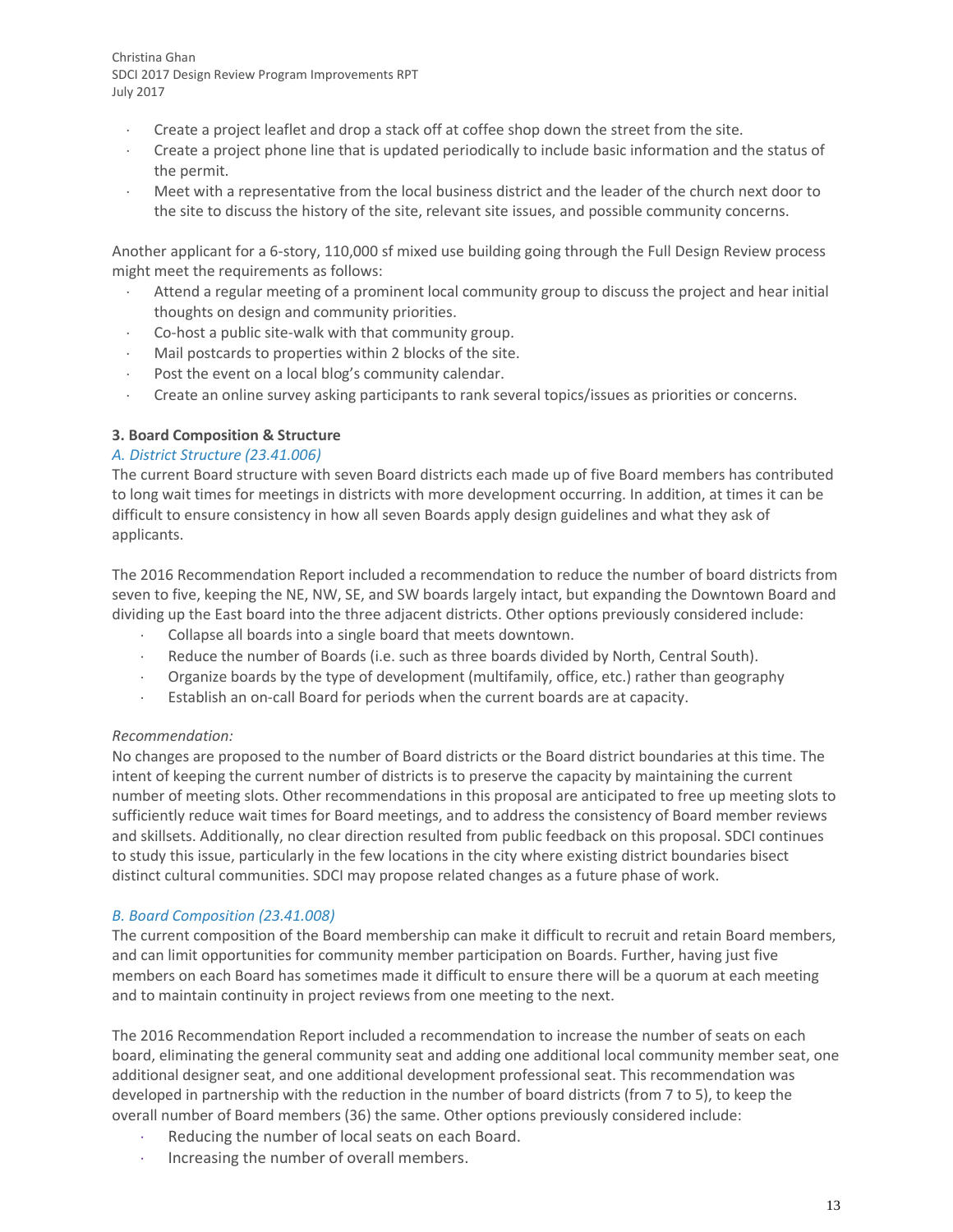- Having floating board members with specialized skillsets for specific project types.
- Transitioning from volunteer based boards to one that is paid for their service.

### *Recommendation:*

Keep the number of Board members in each district the same and slightly modify the composition of seats on each Board:

- Replace the general community interest seat with an additional local community seat;
- Expand eligibility for the local business interests seat by making it a general (citywide) seat that would also be open to landscape professionals; and
- Increase the number of Get Engaged members<sup>6</sup> allowed to participate on a Board from one to two or more.

The number of Board members in each district and Citywide would not change, and the share of local vs. general seats on each Board would not change. The proposal would also add new standards for the removal of a Board member that is not meeting basic expectations.

## *C. Board Meeting Format (non-legislative)*

Several issues related to the format of Board meetings have been identified over the years. Most notably, the applicant and Board are not allowed to have a dialogue (beyond basic clarifying questions) during Board deliberations. This can limit how well the Board understands the design process and desired outcome and inhibit a comprehensive assessment by the Board. In addition, because there is no opportunity for applicants to supplement their presentation with responses to questions for the Board, applicants often develop an extensive, highly-detailed presentation that attempts to address each item in the packet. The following issues have also come up:

- Applicants with large scale or complex projects often do not have enough time to substantively describe issues and respond with mitigations.
- There is often not enough time for applicants to explain the development objectives and site constraints that went into their decision-making process related to the favored design concept.
- Affordability (cost) impacts are not considered in design review recommendations. Stakeholders have argued that cost affects design solutions and should be factored into recommendations to ensure they are feasible for the project to continue.

The 2016 Recommendation Report included a recommendation to revise the Board meeting formats to address the issues described above. SDCI implemented a business practice change in 2016 to allow clarifications to be made during Board deliberations.

## *Recommendation:*

 $\overline{a}$ 

Consider additional ways to create opportunity during Board meetings for two-way dialogue between the Board and applicant to help respond to clarifying questions and resolve issues. In addition, the recommendation below describes proposed training for staff and Board chairs on how to run effective meetings. The recommendations to revise project thresholds and use a new hybrid process would result in an increase of Board meeting capacity, which could allow more complex projects to have longer Board meetings.

## *D. Board Member Training (non-legislative)*

Individual Board members each bring an important perspective to their roles, and are appreciated for sharing such a large amount of their time to support the program. Due to the range of skills and backgrounds on the Boards, however, meeting facilitation skills vary widely among Board members. This can make it difficult to ensure that meetings are managed consistently across all Boards. In addition, some Board members are more familiar with overarching and neighborhood-specific policies, or the concerns and priorities of community

 $6$  Get Engaged is a program provided in partnership with the YMCA and the City of Seattle that places young adults ages 18-29 on the City's public boards and commissions. See Chapter 3.51 SMC and the YMCA's [webpage.](http://www.seattleymca.org/accelerator/leadershipdevelopment/getengaged/)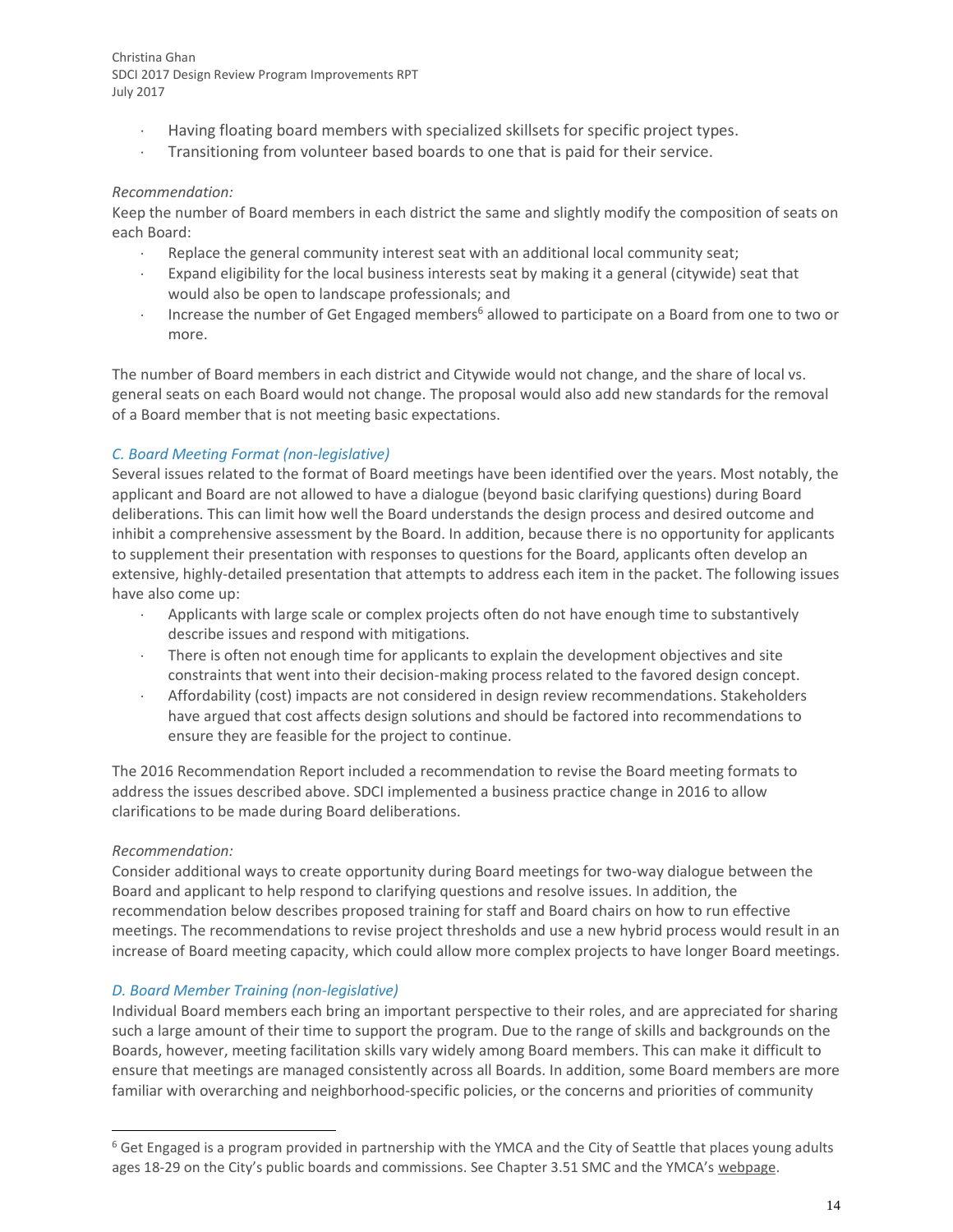members, which can lead to inconsistency in consideration of project objectives. It has also proven difficult to maintain consistent training across all seven Boards with 36 Board members with regard to the Board's purpose, authority, and approach to issues. This can impact how consistently Boards apply design guidelines and what they ask of applicant.

The 2016 Recommendation Report included a recommendation to provide additional training to Board members and staff in meeting facilitation and other relevant topics, as well as training opportunities to applicants and developers. Other options previously considered include:

- Provide training on how to consider cost implications/link cost to design where applicable in design review recommendations;
- Develop neighborhood-based background information for Boards; and
- Provide training in web-based and other more accessible formats.

## *Recommendation*

Pursue funding to provide Board members with additional training to address design review issues, as well as important related skills such as meeting facilitation, group dynamics, and consensus building. This training would help establish clearer protocols for Design Review meetings, and improve the consistency of the meetings. Additionally, all Board members will be required to take part in training related to racial and social equity.

## *E. Board Meeting Limits (23.41.008)*

The 2016 Recommendation Report included a recommendation to consider explicitly limiting the Hybrid process to one Board meeting.

## *Recommendation*

Limit the number of Board meetings for certain projects going through the Program as follows:

- Full Design Review would be limited to a maximum of two EDG meetings and one Recommendation meeting (three meetings with the Board total).
- Hybrid Design Review would be limited to two Recommendation Board meetings.

These limits would not apply when applicants are pursuing departures, development projects located across from a single-family zone, or projects that include a Type IV or V (City Council) decision. If the Board is not ready to recommend a project as proposed, the Board would provide guidance to the staff planner. Any additional deliberations about a project would be conducted administratively, unless the applicant requested an additional meeting with the Board at their own discretion (such as if they change their proposal significantly and want Board feedback). Additionally, the SDCI Director would have the authority to require an additional Board meeting under the following circumstances:

- the Board needs more time for deliberation due to the size and complexity of the project;
- the Board needs more time for deliberation due to the amount and content of public comment; or
- an applicant insufficiently responds to previous Board direction.

## **4. Other Changes**

In addition to the changes described above, the proposal includes the following amendments to the program:

- Relocate the list of design review submittal requirements to an administrative rule to allow more flexibility using best practices (SMC 23.41.014, 23.41.016, and 23.41.020).
- Modify the procedure for allowing additional height for minor communication facilities Downtown, shifting from a departure approved through design review to an administrative (Type I) decision (SMC 23.57.013 and 23.57.016).
- Clarify with an administrative rule the process to revise an approved MUP that went through Design Review (SMC 23.76.004 and 23.76.006).
- Remove the option of waiving pre-submittal meeting for Design Review projects, an option which is rarely exercised (SMC 23.41.014, 23.41.016, 23.41.020 and 23.76.008).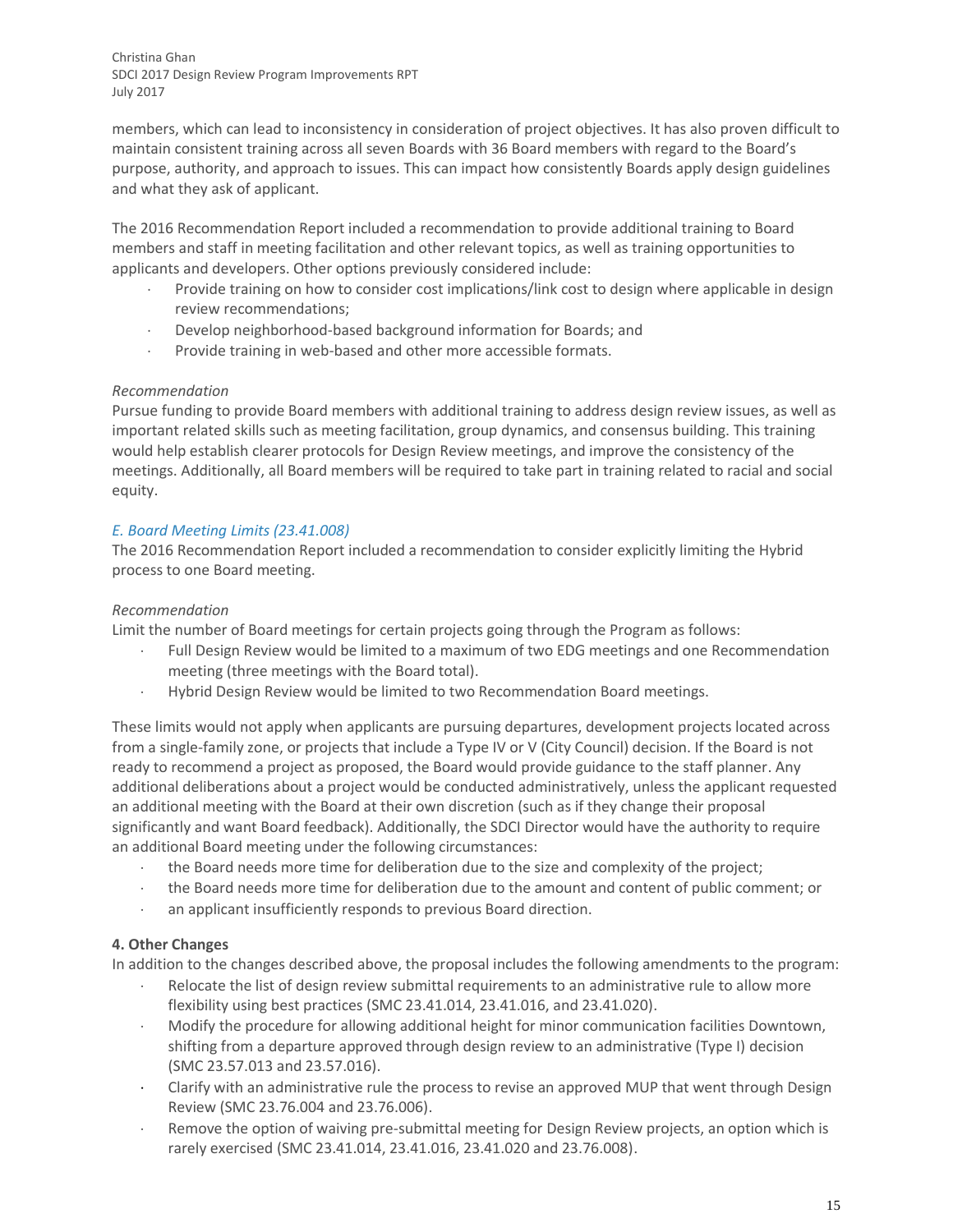- Cleanup of the list of development standards that may not be modified through a departure (SMC 23.41.012). Remove a few outdated items and reorder the list for added clarity.
- Clarify the way that a project's guideline priorities are shared with applicants and the public, which involves posting materials on SDCI's website (SMC 23.41.014, 23.41.015, and 23.41.016).
- Clarify and update the option of going through design review as a way to remove an "exceptional" tree in lowrise, midrise, or commercial zones (SMC 25.11.070 and 25.11.080). An applicant would either need to meet the criteria in the Tree Ordinance for removing a protected tree, or would be able to opt into the Design Review Program to pursue departures from the Land Use Code to develop the site in a way that would retain the exceptional tree.
- Audio recordings of board meetings to make it easier to produce meeting notes in a timely manner.

### *Other Recommendations*

The following recommendations from the 2016 Recommendation Report are not being pursued at this time, however SDCI has implemented some related changes, and continues to study these issues:

- Program to reward and publicize design excellence.
- Revise Design Review Packet Requirements. While we are not pursuing this recommendation at this time, our proposal to relocate the list of submittal requirements to an administrative rule would provide greater flexibility to make this change at a later time (SMC 23.41.014, 23.41.016, and 23.41.020).
- Increase the SDCI Director's authority to overrule the Board's recommendation in certain circumstances, in order to improve program's consistency across the various boards. Public feedback on this recommendation has been mixed.

## **ANALYSIS**

The following describes the likely results of the recommendations on the numbers and scale of projects that would go through Full Design Review, the Hybrid, or Administrative processes, or no longer be subject to Design Review. SDCI analyzed the 385 development projects that went through the Design Review program in 2014-2015 for purposes of this analysis.

## **Current Thresholds**

In the 2014-2015 time period, an average of about 190 projects went through the Program each year. Most of these projects (120 total or 63%) went through the Full Design Review (Full DR) process. In addition, just under a third (31%) went through the Streamlined Design Review (SDR) process. Only a small number of projects (3%) went through the Administrative Design Review (ADR) process.

Under current thresholds, projects as small as 4,400 square feet were required to go through the Program. Most projects of this size are townhouse developments with just 3-4 units and are required to go through the SDR process. Projects going through the Full DR process include, on average, around 150,000 square feet of development and 145 units of housing. However, projects as small as 8,000 square feet and 8 units have been reviewed by the Board.

Most projects that go through the Program (83%) were located in an Urban Center or Urban Village. In addition, about half (48%) were located on a zone edge. These projects were more likely to generate public comments during the design review process than projects not located on a zone edge. Finally, a quarter of projects reviewed through Full DR had more than one EDG meeting, and 15% had more than one Recommendation meeting.

## **Proposed Thresholds**

The proposal would reduce the number of projects that would be required to go through Full DR, allowing a large portion of projects to be reviewed through the Hybrid and ADR processes. Under the proposal, 41% of projects would go through the Full DR process, 23% would go to Hybrid, and 7% of projects would be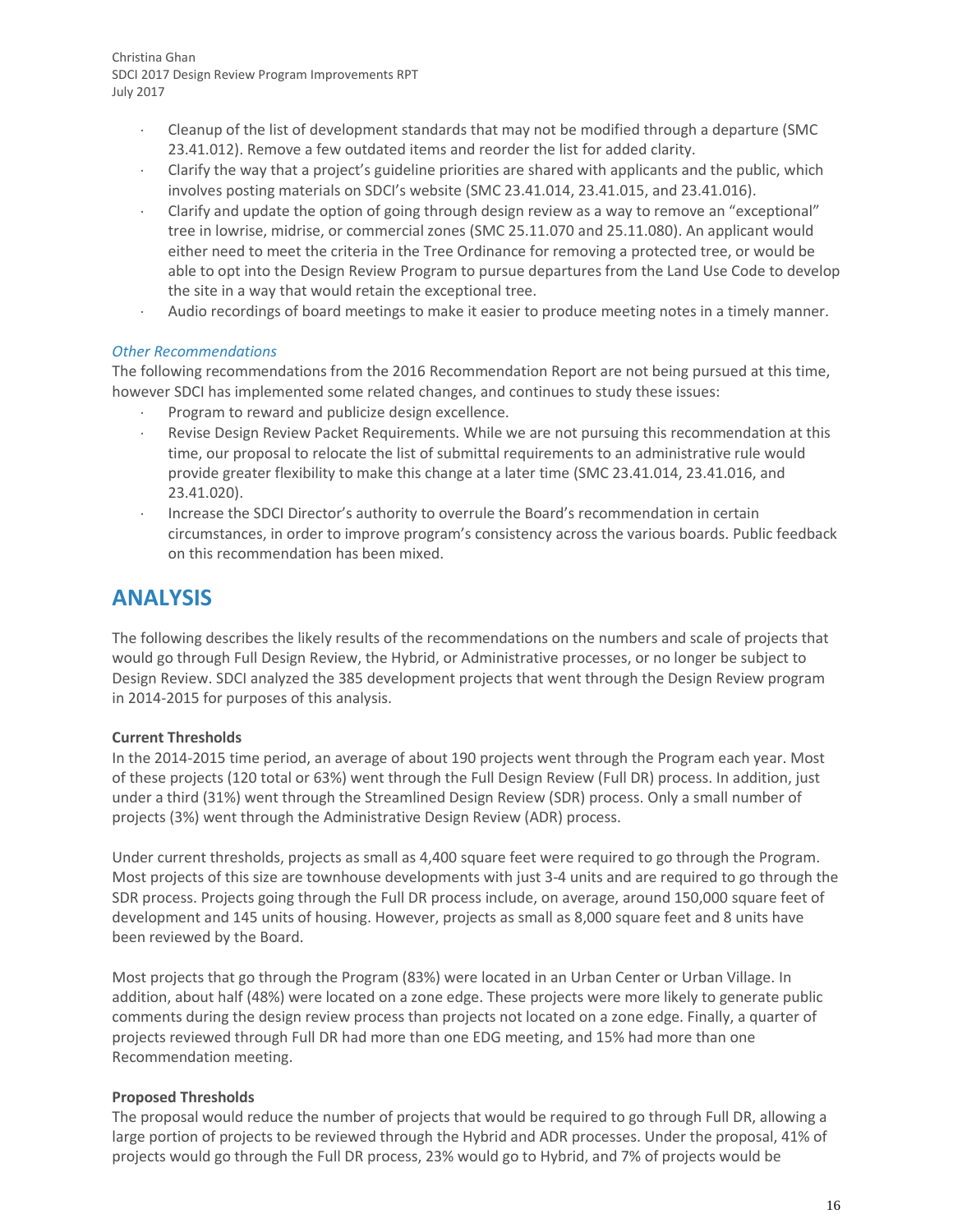reviewed through ADR. The proposed minimum threshold of 10,000 sf would reduce the number of projects subject to Design Review by approximately 28%. The vast majority of these include fewer than eight units (83%) or are located in a Lowrise (LR2 or LR3) zone (82%). Any residential development in lowrise, midrise, and highrise zones that falls below design review thresholds would be subject to the design standards in Section 23.45.529 SMC, which address street-facing facades and other elements of design.

The proposed changes to include more non-industrial development in industrial zones and institutional uses is only expected to impact a few projects each year. Similarly, only a few affordable housing projects typically go through the permitting process each year.

| <b>PROJECTS REVIEWED BETWEEN 2014-2015</b> |                            |                                                 |  |
|--------------------------------------------|----------------------------|-------------------------------------------------|--|
| <b>Current DR Process</b>                  | <b>Proposed DR Process</b> | <b>Portion of studied</b><br><b>DR Projects</b> |  |
| Full                                       | Full (no change)           | 40%                                             |  |
|                                            | Hybrid                     | 16%                                             |  |
|                                            | Administrative             | 5%                                              |  |
|                                            | No Design Review           | 1%                                              |  |
| Administrative                             | Hybrid                     | 1%                                              |  |
|                                            | Administrative (no change) | 2%                                              |  |
|                                            | No Design Review           | 1%                                              |  |
| Streamlined                                | Full                       | 1%                                              |  |
|                                            | Hybrid                     | 5%                                              |  |
|                                            | Administrative             | 1%                                              |  |
|                                            | No Design Review           | 26%                                             |  |

A large portion of projects would see only minor changes in the type of design review process required under the proposal. Over 40% would go through the same type of Design Review that they would today. With the addition of the proposed early outreach process, this would result in a greater amount of dialogue and public involvement than exists for these projects under the current rules.

The proposed list of complexity characteristics would allow approximately 30% of projects to move through a faster track of design review, allowing the Board to focus on the remaining 70% of projects that have one of the complexity characteristics. Similarly, the proposal would require 22% of the projects that are currently reviewed through the Streamlined process to go through another form of Design Review.

## **COMPREHENSIVE PLAN CONSISTENCY**

The recommendations are consistent with the Comprehensive Plan. The following Comprehensive Plan policies are directly applicable to this proposal:

## *Land Use*

LU 5.18 Seek excellence in new development through a design review process that encourages multiple perspectives on design issues and that complements development regulations, allowing for flexibility

in the application of development standards to achieve quality design that

- enhances the character of the city;
- respects the surrounding neighborhood context, including historic resources;
- enhances and protects the natural environment;
- allows for variety and creativity in building design and site planning;
- furthers community design and development objectives;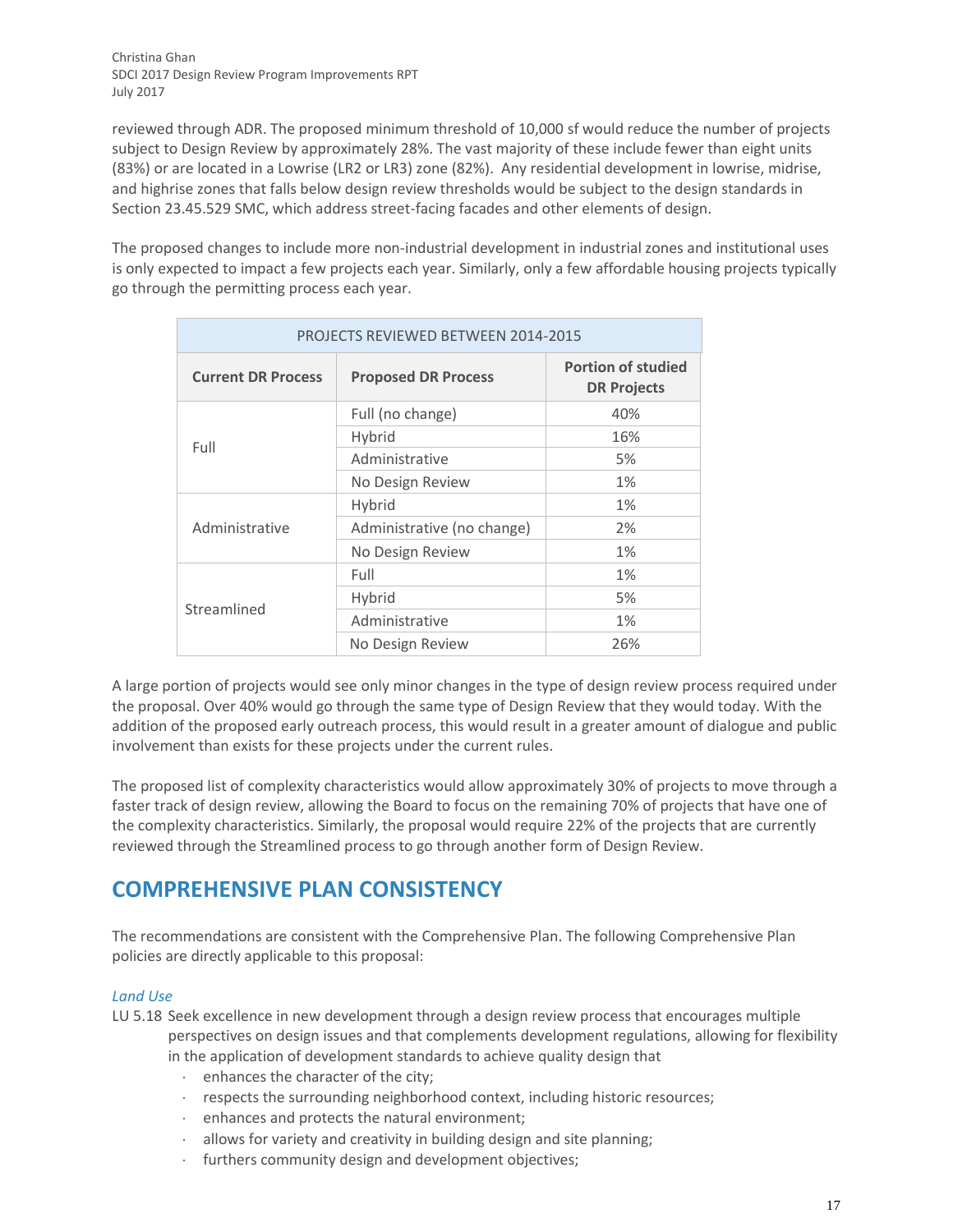- achieves desired intensities of development; and
- $r$  responds to the increasingly diverse social and cultural character of the city.

#### *Housing*

- H G2 Help meet current and projected regional housing needs of all economic and demographic groups by increasing Seattle's housing supply.
- H 4.8 Explore ways to reduce housing development costs.
- H 5.16 Consider implementing a broad array of affordable housing strategies in connection with new development, including but not limited to development regulations, inclusionary zoning, incentives, property tax exemptions, and permit fee reductions.

### *Community Involvement*

- CI G1 Provide opportunities for inclusive and equitable community involvement.
- CI 1.1 Promote racial and social justice, human and civil rights, and mutual respect to reduce intolerance, and reach out and bring people together in ways that build bridges between individuals and between groups.
- CI 1.4 Build community capacity for meaningful and authentic community involvement, enhance the ability of community members, including those of marginalized communities, to develop the knowledge and skills to effectively participate in planning and decision-making processes.
- CI 1.5 Provide a wide range of opportunities for obtaining information and involvement in decision-making processes.
- CI 1.6 Seek greater equity and more meaningful involvement by diverse community members (homeowners, renters, businesses, employees, property owners, institutions, youth, seniors, etc.), and especially members of marginalized communities in decision-making processes.
- CI 1.7 Effectively and efficiently manage the use of City and community resources to plan and implement community involvement.

## *Growth Strategy*

GS G3 Maintain and enhance Seattle's unique character and sense of place, including its natural setting, history, human-scaled development, and community identity, as the city grows and changes.

## **RECOMMENDATION**

SDCI recommends adoption of the proposed amendments to the Land Use Code. This proposal refines and reforms the Design Review Program by simplifying and raising the thresholds for design review, adding a new Hybrid Design Review process and shifting to more administrative reviews for less complex project and affordable housing projects, requiring public outreach early in the design review process, and making other programmatic changes consistent with the Comprehensive Plan and HALA recommendations.

Altogether, the proposed amendments would free over 50 Board meeting slots each year, reducing the wait time for scheduling Board meetings and allowing more room on the Design Review Board calendars for larger, more complex projects. The changes are expected to result in a timeline reduction of 4 to 8 weeks on average for projects going through Design Review. In addition, these changes prioritize projects of a larger scale that have potential to have more impacts, and focuses resources on a process that can more substantially affect design.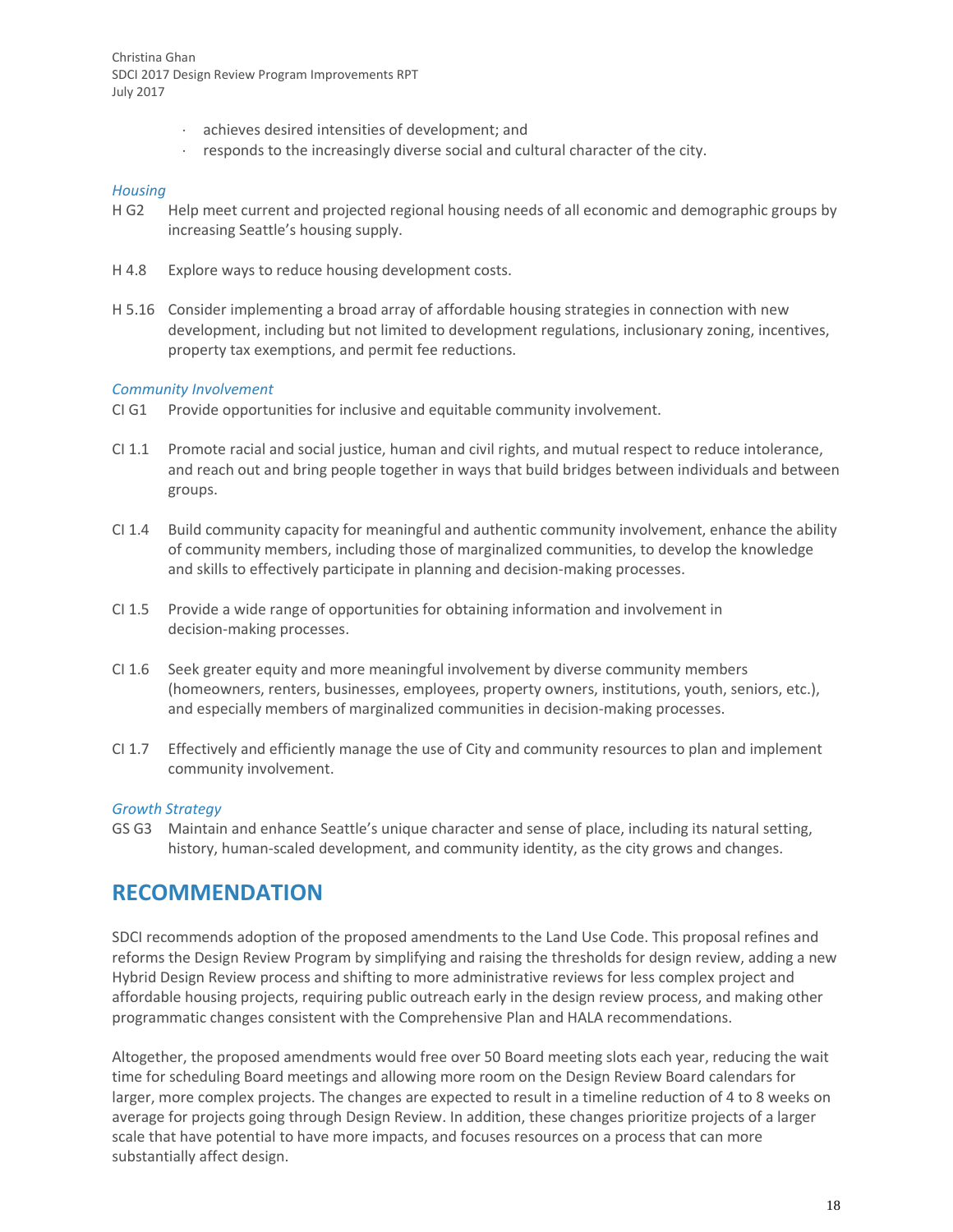SDCI recommends a follow up assessment of the program in two years to consider how these changes have impacted the program.